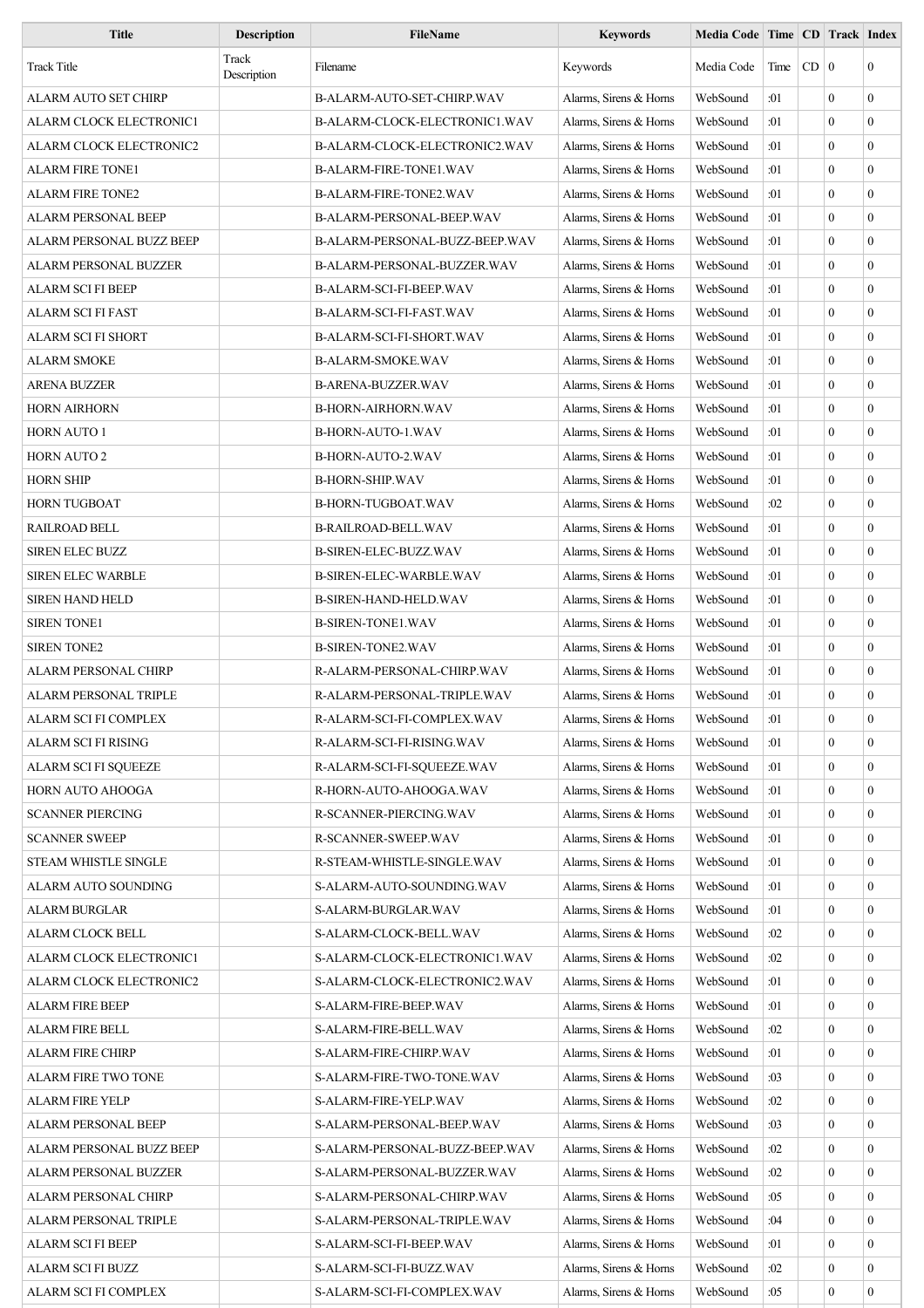| <b>ALARM SCI FI FAST</b>     | S-ALARM-SCI-FI-FAST.WAV                  | Alarms, Sirens & Horns | WebSound             | :01        | $\mathbf{0}$     | $\mathbf{0}$     |
|------------------------------|------------------------------------------|------------------------|----------------------|------------|------------------|------------------|
| ALARM SCI FI RISING          | S-ALARM-SCI-FI-RISING.WAV                | Alarms, Sirens & Horns | WebSound             | :02        | $\theta$         | $\mathbf{0}$     |
| ALARM SCI FI SHORT           | S-ALARM-SCI-FI-SHORT.WAV                 | Alarms, Sirens & Horns | WebSound             | :05        | $\theta$         | $\mathbf{0}$     |
| ALARM SCI FI SQUEEZE         | S-ALARM-SCI-FI-SQUEEZE.WAV               | Alarms, Sirens & Horns | WebSound             | :05        | $\mathbf{0}$     | $\mathbf{0}$     |
| ALARM SMOKE                  | S-ALARM-SMOKE.WAV                        | Alarms, Sirens & Horns | WebSound             | :01        | $\mathbf{0}$     | $\mathbf{0}$     |
| ARENA SIREN                  | S-ARENA-SIREN.WAV                        | Alarms, Sirens & Horns | WebSound             | :06        | $\mathbf{0}$     | $\overline{0}$   |
| <b>HORN FIRETRUCK</b>        | S-HORN-FIRETRUCK.WAV                     | Alarms, Sirens & Horns | WebSound             | :02        | $\theta$         | $\mathbf{0}$     |
| HORN TOY TRAIN               | S-HORN-TOY-TRAIN.WAV                     | Alarms, Sirens & Horns | WebSound             | :02        | $\mathbf{0}$     | $\boldsymbol{0}$ |
| RAILROAD BELL                | S-RAILROAD-BELL.WAV                      | Alarms, Sirens & Horns | WebSound             | :01        | $\mathbf{0}$     | $\mathbf{0}$     |
| <b>SCANNER SWEEP</b>         | S-SCANNER-SWEEP.WAV                      | Alarms, Sirens & Horns | WebSound             | :02        | $\mathbf{0}$     | $\boldsymbol{0}$ |
| <b>SIREN HAND HELD</b>       | S-SIREN-HAND-HELD.WAV                    | Alarms, Sirens & Horns | WebSound             | :03        | $\mathbf{0}$     | $\overline{0}$   |
| <b>SIREN TWO TONE</b>        | S-SIREN-TWO-TONE.WAV                     | Alarms, Sirens & Horns | WebSound             | :02        | $\mathbf{0}$     | $\mathbf{0}$     |
| <b>SIREN YELP</b>            | S-SIREN-YELP.WAV                         | Alarms, Sirens & Horns | WebSound             | :01        | $\mathbf{0}$     | $\mathbf{0}$     |
| <b>STEAM WHISTLE DOUBLE</b>  | S-STEAM-WHISTLE-DOUBLE.WAV               | Alarms, Sirens & Horns | WebSound             | :01        | $\theta$         | $\mathbf{0}$     |
| <b>BIRD BLACKBIRD</b>        | B-BIRD-BLACKBIRD.WAV                     | Animals & Creatures    | WebSound             | :01        | $\mathbf{0}$     | $\overline{0}$   |
| <b>BIRD BLUEJAY</b>          | <b>B-BIRD-BLUEJAY.WAV</b>                | Animals & Creatures    | WebSound             | :01        | $\theta$         | $\mathbf{0}$     |
| BIRD CHICKEN                 | <b>B-BIRD-CHICKEN.WAV</b>                | Animals & Creatures    | WebSound             | :01        | $\mathbf{0}$     | $\boldsymbol{0}$ |
| <b>BIRD CROW</b>             | <b>B-BIRD-CROW.WAV</b>                   | Animals & Creatures    | WebSound             | :01        | $\mathbf{0}$     | $\overline{0}$   |
| BIRD DUCK                    | <b>B-BIRD-DUCK.WAV</b>                   | Animals & Creatures    | WebSound             | :01        | $\theta$         | $\mathbf{0}$     |
| BIRD GOOSE                   | B-BIRD-GOOSE.WAV                         | Animals & Creatures    | WebSound             | :01        | $\mathbf{0}$     | $\boldsymbol{0}$ |
| BIRD HAWK                    | <b>B-BIRD-HAWK.WAV</b>                   | Animals & Creatures    | WebSound             | :02        | $\mathbf{0}$     | $\boldsymbol{0}$ |
| <b>BIRD ROOSTER</b>          | <b>B-BIRD-ROOSTER.WAV</b>                | Animals & Creatures    | WebSound             | :02        | $\mathbf{0}$     | $\overline{0}$   |
| <b>CAMEL GRUNT</b>           | <b>B-CAMEL-GRUNT.WAV</b>                 | Animals & Creatures    | WebSound             | :01        | $\theta$         | $\mathbf{0}$     |
| <b>CHIMP CHATTER</b>         | <b>B-CHIMP-CHATTER.WAV</b>               | Animals & Creatures    | WebSound             | :01        | $\mathbf{0}$     | $\boldsymbol{0}$ |
| DOG LARGE BARK               | B-DOG-LARGE-BARK.WAV                     | Animals & Creatures    | WebSound             | :01        | $\mathbf{0}$     | $\mathbf{0}$     |
| DOG MED BARK                 | B-DOG-MED-BARK.WAV                       | Animals & Creatures    | WebSound             | :01        | $\mathbf{0}$     | $\mathbf{0}$     |
| DOG SMALL BARK               | B-DOG-SMALL-BARK.WAV                     | Animals & Creatures    | WebSound             | :01        | $\theta$         | $\overline{0}$   |
| FROG PEEPER                  | B-FROG-PEEPER.WAV                        | Animals & Creatures    | WebSound             | :01        | $\theta$         | $\boldsymbol{0}$ |
| PIG GRUNT                    | <b>B-PIG-GRUNT.WAV</b>                   | Animals & Creatures    | WebSound             | :01        | $\boldsymbol{0}$ | $\boldsymbol{0}$ |
| <b>SEALION BARK</b>          | <b>B-SEALION-BARK.WAV</b>                | Animals & Creatures    | WebSound             | :01        | $\boldsymbol{0}$ | $\boldsymbol{0}$ |
| <b>BIRD LOON</b>             | R-BIRD-LOON.WAV                          | Animals & Creatures    | WebSound             | :01        | $\theta$         | $\overline{0}$   |
| <b>BIRD OWL</b>              | R-BIRD-OWL.WAV                           | Animals & Creatures    | WebSound             | :01        | $\theta$         | $\overline{0}$   |
| <b>BIRD PEACOCK</b>          | R-BIRD-PEACOCK.WAV                       | Animals & Creatures    | WebSound             | :01        | $\mathbf{0}$     | $\overline{0}$   |
| <b>CAT MEOW1</b>             | R-CAT-MEOW1.WAV                          | Animals & Creatures    | WebSound             | :01        | $\mathbf{0}$     | $\overline{0}$   |
| <b>CAT MEOW2</b>             | R-CAT-MEOW2.WAV                          | Animals & Creatures    | WebSound             | :01        | $\theta$         | $\overline{0}$   |
| DOG LARGE GROWL              | R-DOG-LARGE-GROWL.WAV                    | Animals & Creatures    | WebSound             | :01        | $\mathbf{0}$     | $\mathbf{0}$     |
| FROG STRIPED CHORUS          | R-FROG-STRIPED-CHORUS.WAV                | Animals & Creatures    | WebSound             | :01        | $\mathbf{0}$     | $\overline{0}$   |
| <b>SHEEP BAA</b>             | R-SHEEP-BAA.WAV                          | Animals & Creatures    | WebSound             | :01        | $\mathbf{0}$     | $\overline{0}$   |
| <b>BIRD MEADOWLARK</b>       | S-BIRD-MEADOWLARK.WAV                    | Animals & Creatures    | WebSound             | :02        | $\theta$         | $\overline{0}$   |
| COW MOO                      | S-COW-MOO.WAV                            | Animals & Creatures    | WebSound             | :02        | $\mathbf{0}$     | $\overline{0}$   |
| <b>CREATURE GARGLE</b>       | S-CREATURE-GARGLE.WAV                    | Animals & Creatures    | WebSound             | :02        | $\mathbf{0}$     | $\overline{0}$   |
| <b>CREATURE ROAR</b>         | S-CREATURE-ROAR.WAV                      | Animals & Creatures    | WebSound             | :02        | $\mathbf{0}$     | $\mathbf{0}$     |
| <b>CREATURE SCORPION</b>     | S-CREATURE-SCORPION.WAV                  | Animals & Creatures    | WebSound             | :02        | $\theta$         | $\mathbf{0}$     |
| <b>CREATURE SCREAM LONG</b>  | S-CREATURE-SCREAM-LONG.WAV               | Animals & Creatures    | WebSound             | :03        | $\mathbf{0}$     | $\mathbf{0}$     |
| <b>CREATURE SCREAM SHORT</b> | S-CREATURE-SCREAM-SHORT.WAV              | Animals & Creatures    | WebSound             | :01        | $\mathbf{0}$     | $\overline{0}$   |
| <b>DINOSAUR GROWL</b>        | S-DINOSAUR-GROWL.WAV                     | Animals & Creatures    | WebSound             | :03        | $\theta$         | $\overline{0}$   |
| DINOSAUR ROAR                | S-DINOSAUR-ROAR.WAV                      | Animals & Creatures    | WebSound             | :02        | $\mathbf{0}$     | $\overline{0}$   |
| DONKEY BRAY                  | S-DONKEY-BRAY.WAV                        | Animals & Creatures    | WebSound             | :03        | $\theta$         | $\overline{0}$   |
|                              |                                          | Animals & Creatures    |                      |            | $\mathbf{0}$     | $\overline{0}$   |
| HORSE WHINNY<br>JAGUAR SNARL | S-HORSE-WHINNY.WAV<br>S-JAGUAR-SNARL.WAV | Animals & Creatures    | WebSound<br>WebSound | :02<br>:01 | $\theta$         | $\overline{0}$   |
|                              |                                          | Animals & Creatures    |                      |            | $\theta$         | $\overline{0}$   |
| PIG SOUEAL                   | S-PIG-SQUEAL.WAV                         |                        | WebSound             | :01        |                  |                  |
| <b>SNAKE RATTLE</b>          | <b>S-SNAKE-RATTLE WAV</b>                | Animals & Creatures    | WebSound             | :03        | $\mathbf{0}$     | $\mathbf{0}$     |
| <b>WEREWOLF GROWL</b>        | S-WEREWOLF-GROWL.WAV                     | Animals & Creatures    | WebSound             | :02        | $\mathbf{0}$     | $\mathbf{0}$     |
| <b>WOLF HOWL</b>             | S-WOLF-HOWL.WAV                          | Animals & Creatures    | WebSound             | :05        | $\mathbf{0}$     | $\mathbf{0}$     |
| <b>BALLOON HIT</b>           | B-BALLOON-HIT.WAV                        | Comedy & Cartoon       | WebSound             | :01        | $\mathbf{0}$     | $\mathbf{0}$     |

ш.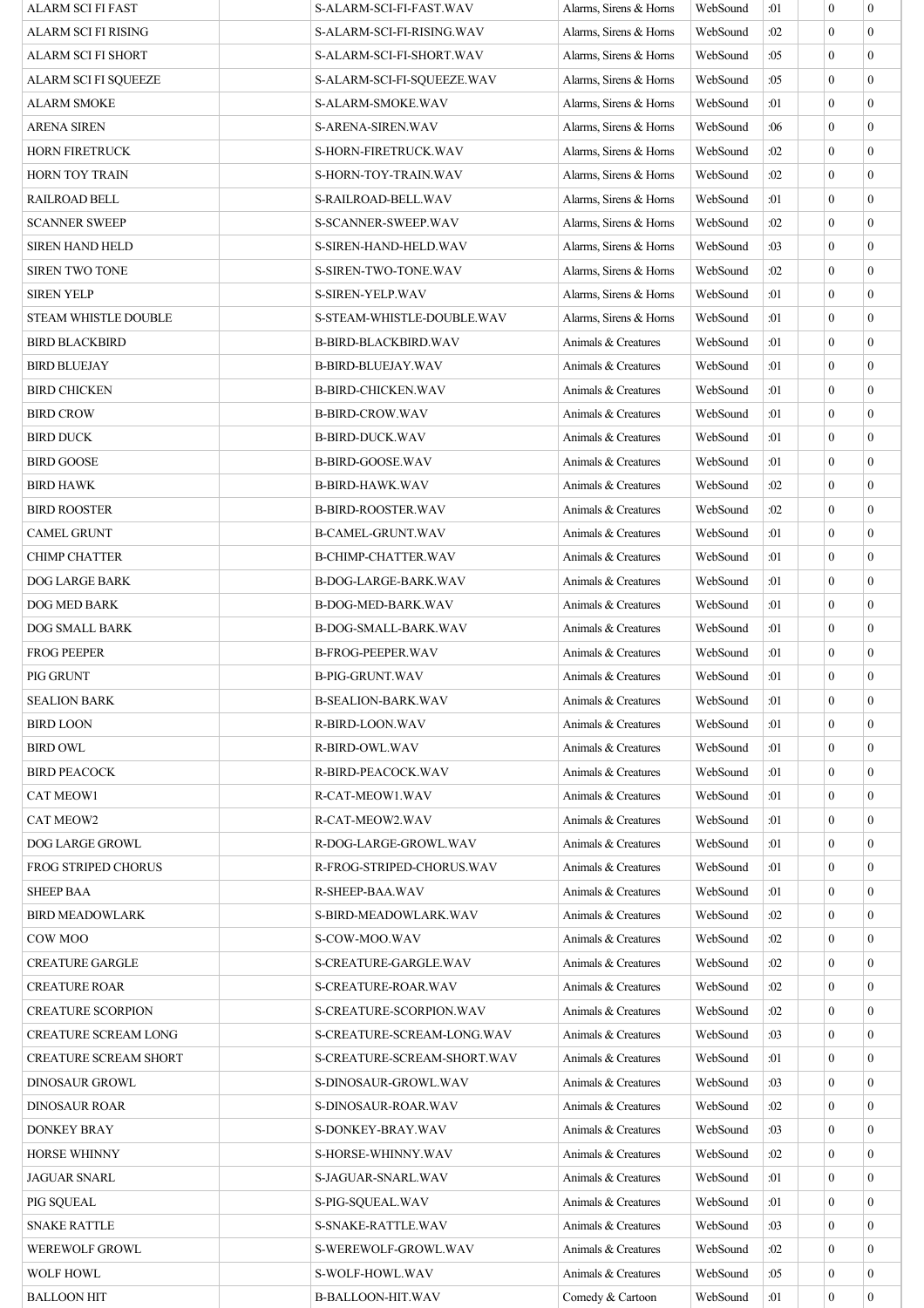| <b>BOUNCE HOP</b>            | <b>B-BOUNCE-HOP.WAV</b>                                  | Comedy & Cartoon | WebSound | :01 | $\overline{0}$                   | $\mathbf{0}$     |
|------------------------------|----------------------------------------------------------|------------------|----------|-----|----------------------------------|------------------|
| <b>BOUNCE SPROING</b>        | B-BOUNCE-SPROING.WAV                                     | Comedy & Cartoon | WebSound | :01 | $\theta$                         | $\theta$         |
| <b>BUBBLE POP</b>            | B-BUBBLE-POP.WAV                                         | Comedy & Cartoon | WebSound | :01 | $\theta$                         | $\mathbf{0}$     |
| <b>DUCK FUNNY</b>            | <b>B-DUCK-FUNNY.WAV</b>                                  | Comedy & Cartoon | WebSound | :01 | $\overline{0}$                   | $\mathbf{0}$     |
| <b>FLEXITONE1</b>            | B-FLEXITONE1.WAV                                         | Comedy & Cartoon | WebSound | :01 | $\theta$                         | $\mathbf{0}$     |
| <b>FLEXITONE2</b>            | B-FLEXITONE2.WAV                                         | Comedy & Cartoon | WebSound | :01 | $\theta$                         | $\theta$         |
| <b>HONK HIT</b>              | <b>B-HONK-HIT.WAV</b>                                    | Comedy & Cartoon | WebSound | :01 | $\overline{0}$                   | $\mathbf{0}$     |
| <b>HONK HORN</b>             | <b>B-HONK-HORN.WAV</b>                                   | Comedy & Cartoon | WebSound | :01 | $\overline{0}$                   | $\mathbf{0}$     |
| <b>HONK SQUEEZE</b>          | B-HONK-SQUEEZE.WAV                                       | Comedy & Cartoon | WebSound | :01 | $\overline{0}$                   | $\mathbf{0}$     |
| HORN TOY HONK X1             | B-HORN-TOY-HONK-X1.WAV                                   | Comedy & Cartoon | WebSound | :01 | $\theta$                         | $\mathbf{0}$     |
| HORN TOY HONK X2             | B-HORN-TOY-HONK-X2.WAV                                   | Comedy & Cartoon | WebSound | :01 | $\overline{0}$                   | $\mathbf{0}$     |
| <b>SPROING HOP</b>           | B-SPROING-HOP.WAV                                        | Comedy & Cartoon | WebSound | :01 | $\overline{0}$                   | $\mathbf{0}$     |
| <b>SPROING LOW</b>           | <b>B-SPROING-LOW.WAV</b>                                 | Comedy & Cartoon | WebSound | :01 | $\overline{0}$                   | $\mathbf{0}$     |
| <b>SQUEEZE TOY DOUBLE</b>    | B-SQUEEZE-TOY-DOUBLE.WAV                                 | Comedy & Cartoon | WebSound | :01 | $\theta$                         | $\mathbf{0}$     |
| <b>SQUEEZE TOY LONG</b>      | B-SQUEEZE-TOY-LONG.WAV                                   | Comedy & Cartoon | WebSound | :01 | $\theta$                         | $\theta$         |
| <b>SQUEEZE TOY SINGLE</b>    | B-SQUEEZE-TOY-SINGLE.WAV                                 | Comedy & Cartoon | WebSound | :01 | $\overline{0}$                   | $\mathbf{0}$     |
| <b>SUCTION CUP</b>           | <b>B-SUCTION-CUP.WAV</b>                                 | Comedy & Cartoon | WebSound | :01 | $\theta$                         | $\mathbf{0}$     |
| TIMPANI CYMBAL               | B-TIMPANI-CYMBAL.WAV                                     | Comedy & Cartoon | WebSound | :01 | $\overline{0}$                   | $\mathbf{0}$     |
| <b>BALLOON FLAP</b>          | R-BALLOON-FLAP.WAV                                       | Comedy & Cartoon | WebSound | :01 | $\theta$                         | $\theta$         |
| HORN AHOOGA VOCAL            | R-HORN-AHOOGA-VOCAL.WAV                                  | Comedy & Cartoon | WebSound | :01 | $\overline{0}$                   | $\mathbf{0}$     |
| <b>SLIDE DOWN LONG</b>       | R-SLIDE-DOWN-LONG.WAV                                    | Comedy & Cartoon | WebSound | :01 | $\overline{0}$                   | $\mathbf{0}$     |
| <b>SLIDE UP SOLO</b>         | R-SLIDE-UP-SOLO.WAV                                      | Comedy & Cartoon | WebSound | :01 | $\theta$                         | $\theta$         |
| <b>TOY WINDUP</b>            | R-TOY-WINDUP.WAV                                         | Comedy & Cartoon | WebSound | :01 | $\overline{0}$                   | $\mathbf{0}$     |
| <b>BALLOON FLUTTER</b>       | S-BALLOON-FLUTTER.WAV                                    | Comedy & Cartoon | WebSound | :02 | $\overline{0}$                   | $\mathbf{0}$     |
| <b>CUCKOO CLOCK</b>          | S-CUCKOO-CLOCK.WAV                                       | Comedy & Cartoon | WebSound | :02 | $\overline{0}$                   | $\mathbf{0}$     |
| <b>DUCK WHISTLE</b>          | S-DUCK-WHISTLE.WAV                                       | Comedy & Cartoon | WebSound | :01 | $\theta$                         | $\theta$         |
| <b>ESCAPE FEET</b>           | S-ESCAPE-FEET.WAV                                        | Comedy & Cartoon | WebSound | :01 | $\overline{0}$                   | $\mathbf{0}$     |
| <b>LAUGH CANNED</b>          | S-LAUGH-CANNED.WAV                                       | Comedy & Cartoon | WebSound | :01 | $\overline{0}$                   | $\mathbf{0}$     |
| <b>RUN UP FAST</b>           | S-RUN-UP-FAST.WAV                                        | Comedy & Cartoon | WebSound | :02 | $\overline{0}$                   | $\mathbf{0}$     |
| <b>RUN UP SLOW</b>           | S-RUN-UP-SLOW.WAV                                        | Comedy & Cartoon | WebSound | :02 | $\boldsymbol{0}$                 | $\boldsymbol{0}$ |
| <b>SLIDE DOWN BING</b>       | S-SLIDE-DOWN-BING.WAV                                    | Comedy & Cartoon | WebSound | :01 | $\Omega$                         | $\theta$         |
| <b>SLIDE DOWN SPIRAL</b>     | S-SLIDE-DOWN-SPIRAL.WAV                                  | Comedy & Cartoon | WebSound | :02 | $\overline{0}$                   | $\mathbf{0}$     |
| <b>SLIDE UP BING</b>         | S-SLIDE-UP-BING.WAV                                      | Comedy & Cartoon | WebSound | :01 | $\theta$                         | $\mathbf{0}$     |
| <b>TOY WINDUP</b>            | S-TOY-WINDUP.WAV                                         | Comedy & Cartoon | WebSound | :03 | $\theta$                         | $\theta$         |
|                              |                                                          | Comedy & Cartoon | WebSound | :02 | $\theta$                         | $\theta$         |
| <b>TWIRLY BURLY</b>          | S-TWIRLY-BURLY.WAV                                       |                  |          | :02 | $\overline{0}$                   | $\theta$         |
| <b>CASH REGISTER</b>         | <b>B-CASH-REGISTER.WAV</b><br><b>B-FORCEFIELD-HI.WAV</b> | Grab Bag         | WebSound | :01 | $\theta$                         | $\mathbf{0}$     |
| <b>FORCEFIELD HI</b>         |                                                          | Grab Bag         | WebSound |     | $\theta$                         | $\theta$         |
| <b>HYDRAULIC LIFT</b>        | B-HYDRAULIC-LIFT.WAV                                     | Grab Bag         | WebSound | :01 |                                  |                  |
| <b>RESPIRATOR</b>            | <b>B-RESPIRATOR.WAV</b>                                  | Grab Bag         | WebSound | :01 | $\overline{0}$<br>$\overline{0}$ | $\mathbf{0}$     |
| SPORT BASEBALL HIT ALUM      | B-SPORT-BASEBALL-HIT-ALUM.WAV                            | Grab Bag         | WebSound | :01 |                                  | $\mathbf{0}$     |
| SPORT BASEBALL HIT WOOD      | B-SPORT-BASEBALL-HIT-WOOD.WAV                            | Grab Bag         | WebSound | :01 | $\theta$                         | $\mathbf{0}$     |
| SPORT BASKETBALL BOUNCE      | B-SPORT-BASKETBALL-BOUNCE.WAV                            | Grab Bag         | WebSound | :01 | $\theta$                         | $\theta$         |
| SPORT BILLIARDS BREAK        | B-SPORT-BILLIARDS-BREAK.WAV                              | Grab Bag         | WebSound | :01 | $\overline{0}$                   | $\theta$         |
| <b>SPORT BOWLING STRIKE</b>  | B-SPORT-BOWLING-STRIKE.WAV                               | Grab Bag         | WebSound | :02 | $\overline{0}$                   | $\mathbf{0}$     |
| <b>SPORT BOXING PUNCH</b>    | B-SPORT-BOXING-PUNCH.WAV                                 | Grab Bag         | WebSound | :01 | $\overline{0}$                   | $\theta$         |
| SPORT GOLF BALL IN HOLE      | B-SPORT-GOLF-BALL-IN-HOLE.WAV                            | Grab Bag         | WebSound | :01 | $\theta$                         | $\theta$         |
| <b>SPORT GOLF PUTT</b>       | B-SPORT-GOLF-PUTT.WAV                                    | Grab Bag         | WebSound | :01 | $\theta$                         | $\theta$         |
| <b>SPORT GOLF SWING DIRT</b> | B-SPORT-GOLF-SWING-DIRT.WAV                              | Grab Bag         | WebSound | :01 | $\overline{0}$                   | $\mathbf{0}$     |
| SPORT GOLF SWING HIT IRON    | B-SPORT-GOLF-SWING-HIT-IRON.WAV                          | Grab Bag         | WebSound | :01 | $\theta$                         | $\theta$         |
| SPORT HOCKEY SHOT BOARDS     | B-SPORT-HOCKEY-SHOT-BOARDS.WAV                           | Grab Bag         | WebSound | :02 | $\theta$                         | $\theta$         |
| SPORT MARTIAL ARTS BOARDS    | B-SPORT-MARTIAL-ARTS-BOARDS.WAV                          | Grab Bag         | WebSound | :01 | $\theta$                         | $\theta$         |
| SPORT PING PONG BOUNCE       | B-SPORT-PING-PONG-BOUNCE.WAV                             | Grab Bag         | WebSound | :01 | $\overline{0}$                   | $\theta$         |
| SPORT PING PONG HIT          | B-SPORT-PING-PONG-HIT.WAV                                | Grab Bag         | WebSound | :01 | $\theta$                         | $\mathbf{0}$     |
| <b>SPORT TENNIS HIT1</b>     | B-SPORT-TENNIS-HIT1.WAV                                  | Grab Bag         | WebSound | :01 | $\overline{0}$                   | $\mathbf{0}$     |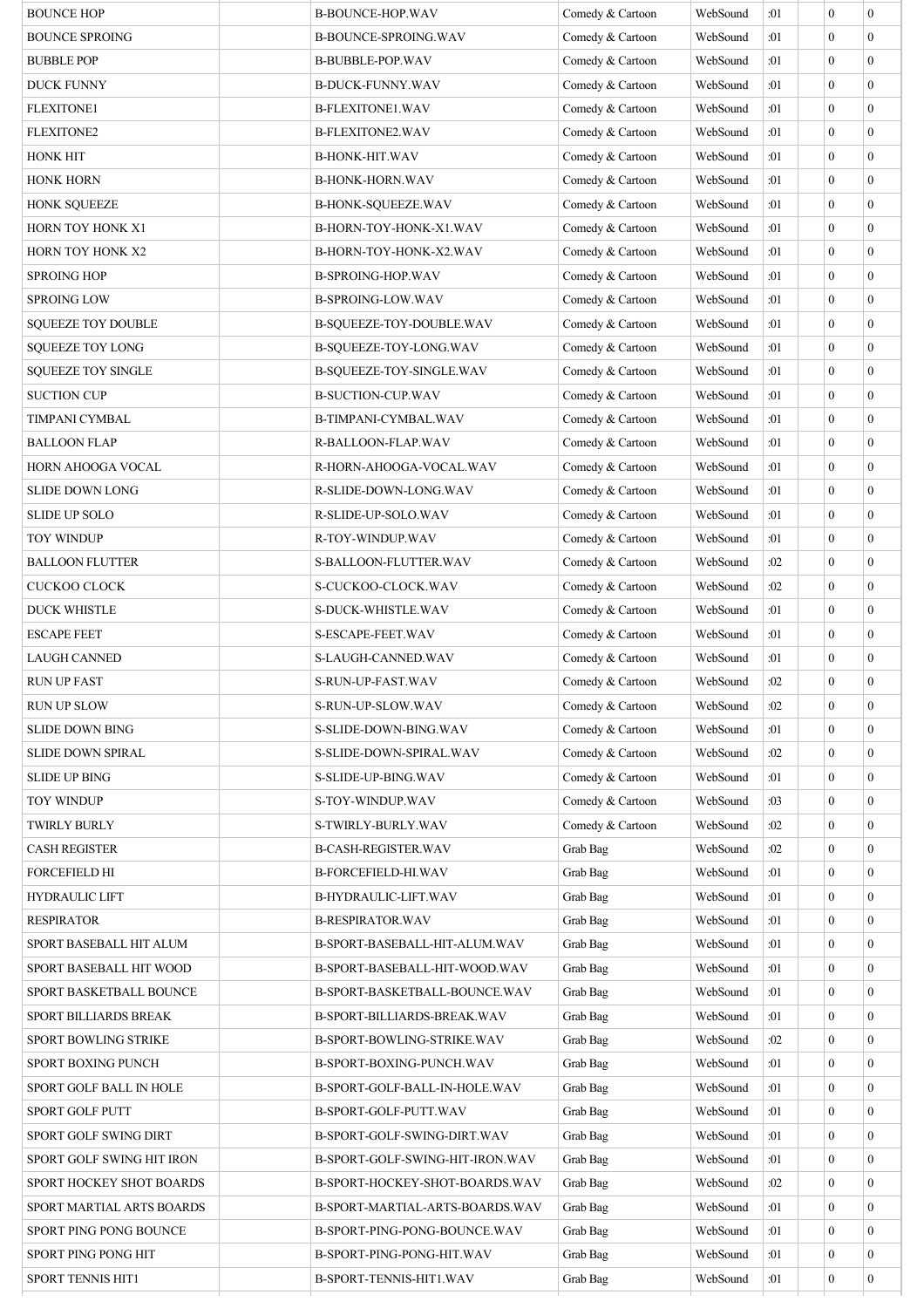| SPORT TENNIS HIT2            | B-SPORT-TENNIS-HIT2.WAV      | Grab Bag     | WebSound | :01 | $\boldsymbol{0}$ | $\mathbf{0}$     |
|------------------------------|------------------------------|--------------|----------|-----|------------------|------------------|
| SPORT WHISTLE                | B-SPORT-WHISTLE.WAV          | Grab Bag     | WebSound | :01 | $\mathbf{0}$     | $\Omega$         |
| TOILET FLUSH                 | B-TOILET-FLUSH.WAV           | Grab Bag     | WebSound | :02 | $\mathbf{0}$     | $\theta$         |
| UMBRELLA CLOSE               | B-UMBRELLA-CLOSE.WAV         | Grab Bag     | WebSound | :01 | $\mathbf{0}$     | $\Omega$         |
| <b>WRENCH AIR</b>            | <b>B-WRENCH-AIR.WAV</b>      | Grab Bag     | WebSound | :01 | $\mathbf{0}$     | $\theta$         |
| <b>ELECTRIC HUM</b>          | R-ELECTRIC-HUM.WAV           | Grab Bag     | WebSound | :01 | $\mathbf{0}$     | $\mathbf{0}$     |
| <b>FORCEFIELD BUZZ</b>       | R-FORCEFIELD-BUZZ.WAV        | Grab Bag     | WebSound | :01 | $\overline{0}$   | $\Omega$         |
| <b>FORCEFIELD HI</b>         | R-FORCEFIELD-HI.WAV          | Grab Bag     | WebSound | :02 | $\mathbf{0}$     | $\overline{0}$   |
| FORCEFIELD HUM               | R-FORCEFIELD-HUM.WAV         | Grab Bag     | WebSound | :02 | $\mathbf{0}$     | $\Omega$         |
| <b>ORCHESTRA1 LOW</b>        | R-ORCHESTRA1-LOW.WAV         | Grab Bag     | WebSound | :01 | $\mathbf{0}$     | $\mathbf{0}$     |
| ORCHESTRA2 HI                | R-ORCHESTRA2-HI.WAV          | Grab Bag     | WebSound | :01 | $\mathbf{0}$     | $\mathbf{0}$     |
| POWER BUZZ                   | R-POWER-BUZZ.WAV             | Grab Bag     | WebSound | :02 | $\mathbf{0}$     | $\theta$         |
| SCI FI SHIMMER               | R-SCI-FI-SHIMMER.WAV         | Grab Bag     | WebSound | :01 | $\mathbf{0}$     | $\mathbf{0}$     |
| <b>SCI FI VORTEX</b>         | R-SCI-FI-VORTEX.WAV          | Grab Bag     | WebSound | :01 | $\mathbf{0}$     | $\mathbf{0}$     |
| <b>SCI FI WARBLE1 LOW</b>    | R-SCI-FI-WARBLE1-LOW.WAV     | Grab Bag     | WebSound | :01 | $\mathbf{0}$     | $\overline{0}$   |
| <b>SCI FI WARBLE2 HI</b>     | R-SCI-FI-WARBLE2-HI.WAV      | Grab Bag     | WebSound | :01 | $\mathbf{0}$     | $\Omega$         |
| <b>SPACE BOUNCE</b>          | R-SPACE-BOUNCE.WAV           | Grab Bag     | WebSound | :01 | $\mathbf{0}$     | $\mathbf{0}$     |
| <b>SPACE CHIMES</b>          | <b>R-SPACE-CHIMES.WAV</b>    | Grab Bag     | WebSound | :01 | $\mathbf{0}$     | $\mathbf{0}$     |
| <b>STRINGS1 LOW</b>          | R-STRINGS1-LOW.WAV           | Grab Bag     | WebSound | :01 | $\mathbf{0}$     | $\theta$         |
| STRINGS2 HI                  | R-STRINGS2-HI.WAV            | Grab Bag     | WebSound | :01 | $\mathbf{0}$     | $\Omega$         |
| <b>TIRE SQUEAL</b>           | R-TIRE-SQUEAL.WAV            | Grab Bag     | WebSound | :01 | $\mathbf{0}$     | $\theta$         |
|                              |                              |              |          |     |                  |                  |
| VACUUM TUBE                  | R-VACUUM-TUBE.WAV            | Grab Bag     | WebSound | :01 | $\boldsymbol{0}$ | $\overline{0}$   |
| VIBRATING HUM                | R-VIBRATING-HUM.WAV          | Grab Bag     | WebSound | :01 | $\overline{0}$   | $\Omega$         |
| WARM HUM                     | R-WARM-HUM.WAV               | Grab Bag     | WebSound | :01 | $\mathbf{0}$     | $\overline{0}$   |
| WHOOSH COSMIC                | R-WHOOSH-COSMIC.WAV          | Grab Bag     | WebSound | :01 | $\mathbf{0}$     | $\mathbf{0}$     |
| WHOOSH SHORT                 | R-WHOOSH-SHORT.WAV           | Grab Bag     | WebSound | :01 | $\mathbf{0}$     | $\mathbf{0}$     |
| WHOOSH SWISH                 | R-WHOOSH-SWISH.WAV           | Grab Bag     | WebSound | :01 | $\mathbf{0}$     | $\mathbf{0}$     |
| AUTO ENGINE REV              | S-AUTO-ENGINE-REV.WAV        | Grab Bag     | WebSound | :03 | $\mathbf{0}$     | $\theta$         |
| AUTO PULL AWAY FAST          | S-AUTO-PULL-AWAY-FAST.WAV    | Grab Bag     | WebSound | :03 | $\mathbf{0}$     | $\boldsymbol{0}$ |
| <b>AUTO TIRE SPIN ICE</b>    | S-AUTO-TIRE-SPIN-ICE.WAV     | Grab Bag     | WebSound | :02 | $\boldsymbol{0}$ | $\boldsymbol{0}$ |
| CHAINSAW                     | <b>S-CHAINSAW.WAV</b>        | Grab Bag     | WebSound | :03 | $\overline{0}$   | $\Omega$         |
| DRAG RACER                   | S-DRAG-RACER.WAV             | Grab Bag     | WebSound | :02 | $\overline{0}$   | $\Omega$         |
| HACKSAW                      | S-HACKSAW.WAV                | Grab Bag     | WebSound | :01 | $\boldsymbol{0}$ | $\mathbf{0}$     |
| <b>HELICOPTER</b>            | S-HELICOPTER.WAV             | Grab Bag     | WebSound | :02 | $\mathbf{0}$     | $\overline{0}$   |
| <b>HYDRAULIC LIFT</b>        | S-HYDRAULIC-LIFT.WAV         | Grab Bag     | WebSound | :03 | $\mathbf{0}$     | $\theta$         |
| <b>JACKHAMMER</b>            | S-JACKHAMMER.WAV             | Grab Bag     | WebSound | :01 | $\mathbf{0}$     | $\Omega$         |
| JET                          | S-JET.WAV                    | Grab Bag     | WebSound | :02 | $\mathbf{0}$     | $\theta$         |
| PRINTER DOT MATRIX           | S-PRINTER-DOT-MATRIX.WAV     | Grab Bag     | WebSound | :01 | $\boldsymbol{0}$ | $\overline{0}$   |
| RACE CAR F1                  | S-RACE-CAR-F1.WAV            | Grab Bag     | WebSound | :02 | $\overline{0}$   | $\Omega$         |
| <b>RESPIRATOR</b>            | S-RESPIRATOR.WAV             | Grab Bag     | WebSound | :02 | $\mathbf{0}$     | $\Omega$         |
| TRAIN                        | S-TRAIN.WAV                  | Grab Bag     | WebSound | :02 | $\mathbf{0}$     | $\Omega$         |
| UMBRELLA OPEN                | S-UMBRELLA-OPEN.WAV          | Grab Bag     | WebSound | :01 | $\mathbf{0}$     | $\mathbf{0}$     |
| <b>BITE APPLE</b>            | <b>B-BITE-APPLE.WAV</b>      | Human Sounds | WebSound | :01 | $\mathbf{0}$     | $\mathbf{0}$     |
| <b>BURP</b>                  | <b>B-BURP.WAV</b>            | Human Sounds | WebSound | :01 | $\mathbf{0}$     | $\theta$         |
| <b>FART JUICY</b>            | B-FART-JUICY.WAV             | Human Sounds | WebSound | :01 | $\boldsymbol{0}$ | $\overline{0}$   |
| <b>GRUNT CARTOON</b>         | <b>B-GRUNT-CARTOON.WAV</b>   | Human Sounds | WebSound | :01 | $\mathbf{0}$     | $\overline{0}$   |
| <b>GRUNT COMBAT1 MALE</b>    | B-GRUNT-COMBAT1-MALE.WAV     | Human Sounds | WebSound | :01 | $\overline{0}$   | $\overline{0}$   |
| <b>GRUNT COMBAT2 MALE</b>    | B-GRUNT-COMBAT2-MALE.WAV     | Human Sounds | WebSound | :01 | $\overline{0}$   | $\Omega$         |
| <b>GRUNT FOOTBALL TACKLE</b> | B-GRUNT-FOOTBALL-TACKLE.WAV  | Human Sounds | WebSound | :01 | $\boldsymbol{0}$ | $\overline{0}$   |
| GRUNT HOCKEY BODYCHECK       | B-GRUNT-HOCKEY-BODYCHECK.WAV | Human Sounds | WebSound | :01 | $\mathbf{0}$     | $\overline{0}$   |
| <b>HICCUP</b>                | <b>B-HICCUP.WAV</b>          | Human Sounds | WebSound | :01 | $\mathbf{0}$     | $\theta$         |
| <b>KISS</b>                  | <b>B-KISS.WAV</b>            | Human Sounds | WebSound | :01 | $\mathbf{0}$     | $\Omega$         |
| <b>NOSE BLOW</b>             |                              | Human Sounds | WebSound | :01 | $\mathbf{0}$     | $\theta$         |
|                              | <b>B-NOSE-BLOW.WAV</b>       |              |          |     |                  |                  |
| <b>SHHH</b>                  | R-SHHH.WAV                   | Human Sounds | WebSound | :01 | $\bf{0}$         | $\overline{0}$   |
| <b>WHEEZE</b>                | R-WHEEZE.WAV                 | Human Sounds | WebSound | :01 | $\mathbf{0}$     | $\boldsymbol{0}$ |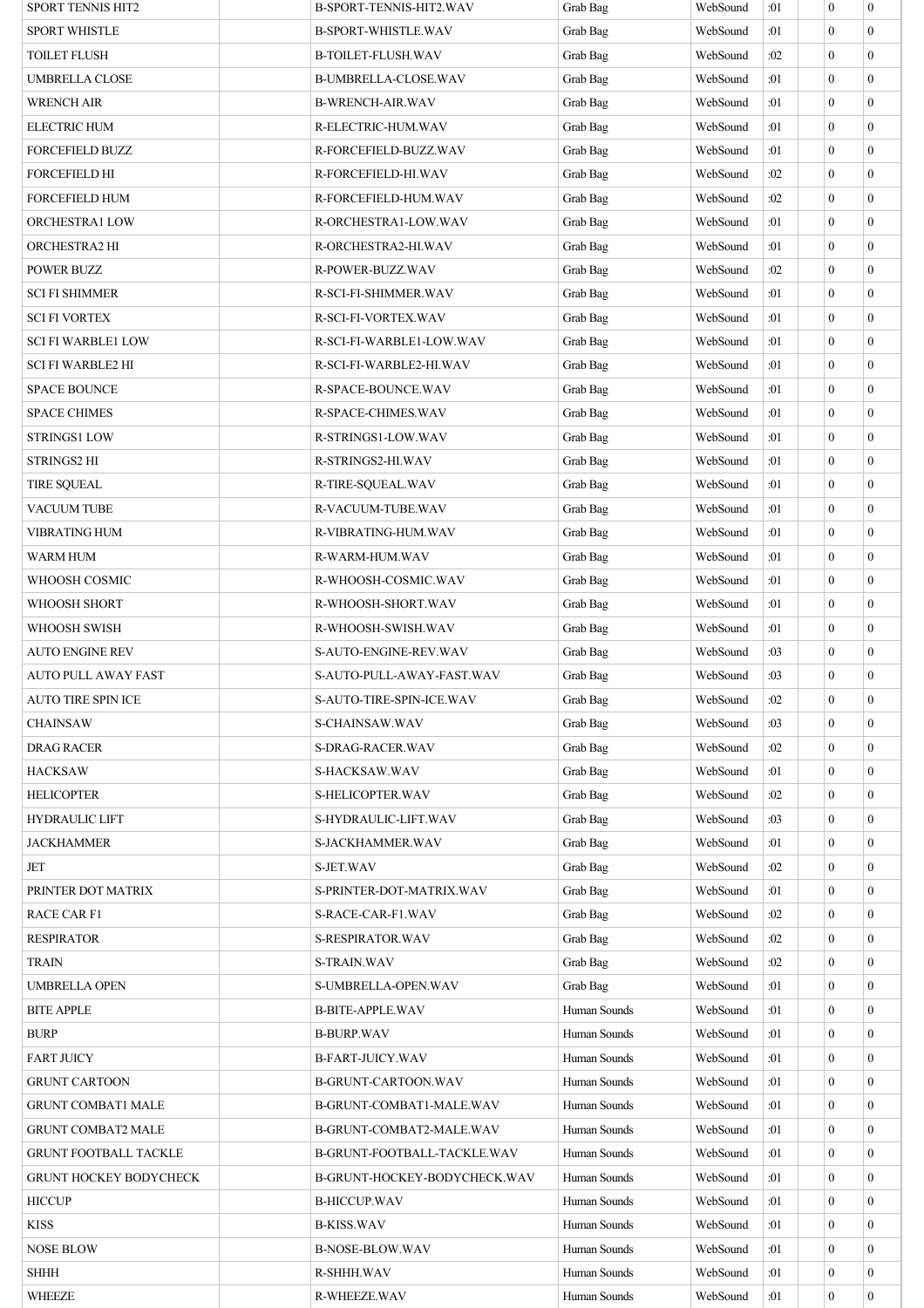| <b>APPLAUSE</b>             | <b>S-APPLAUSE WAV</b>           | Human Sounds       | WebSound | :07 | $\mathbf{0}$     | $\overline{0}$   |
|-----------------------------|---------------------------------|--------------------|----------|-----|------------------|------------------|
| <b>BABY COOING</b>          | S-BABY-COOING.WAV               | Human Sounds       | WebSound | :01 | $\Omega$         | $\overline{0}$   |
| <b>BABY CRYING</b>          | S-BABY-CRYING.WAV               | Human Sounds       | WebSound | :01 | $\Omega$         | $\overline{0}$   |
| <b>CHEW CRUNCH</b>          | S-CHEW-CRUNCH.WAV               | Human Sounds       | WebSound | :02 | $\mathbf{0}$     | $\overline{0}$   |
| <b>HEADSHAKE DUCKY</b>      | S-HEADSHAKE-DUCKY.WAV           | Human Sounds       | WebSound | :02 | $\Omega$         | $\overline{0}$   |
| <b>LAUGH CARTOON</b>        | S-LAUGH-CARTOON.WAV             | Human Sounds       | WebSound | :01 | $\Omega$         | $\overline{0}$   |
| LAUGH CHILD                 | S-LAUGH-CHILD.WAV               | Human Sounds       | WebSound | :01 | $\mathbf{0}$     | $\overline{0}$   |
| <b>LAUGH FEMALE</b>         | S-LAUGH-FEMALE.WAV              | Human Sounds       | WebSound | :02 | $\mathbf{0}$     | $\overline{0}$   |
| <b>LAUGH MALE</b>           | S-LAUGH-MALE.WAV                | Human Sounds       | WebSound | :01 | $\mathbf{0}$     | $\overline{0}$   |
| <b>SCREAM FEMALE</b>        | S-SCREAM-FEMALE.WAV             | Human Sounds       | WebSound | :02 | $\Omega$         | $\overline{0}$   |
| <b>WHISTLE</b>              | S-WHISTLE.WAV                   | Human Sounds       | WebSound | :01 | $\mathbf{0}$     | $\overline{0}$   |
| <b>WOLF WHISTLE</b>         | S-WOLF-WHISTLE.WAV              | Human Sounds       | WebSound | :01 | $\Omega$         | $\overline{0}$   |
| PERC HIT BASS DRUM          | B-PERC-HIT-BASS-DRUM.WAV        | Music & Percussion | WebSound | :01 | $\mathbf{0}$     | $\overline{0}$   |
| PERC HIT BELL AGOGO         | B-PERC-HIT-BELL-AGOGO.WAV       | Music & Percussion | WebSound | :01 | $\mathbf{0}$     | $\overline{0}$   |
| PERC HIT BELL COW           | B-PERC-HIT-BELL-COW.WAV         | Music & Percussion | WebSound | :01 | $\mathbf{0}$     | $\mathbf{0}$     |
| PERC HIT CHIMES SMALL       | B-PERC-HIT-CHIMES-SMALL.WAV     | Music & Percussion | WebSound | :02 | $\mathbf{0}$     | $\overline{0}$   |
| PERC HIT CONGA              | B-PERC-HIT-CONGA.WAV            | Music & Percussion | WebSound | :01 | $\Omega$         | $\overline{0}$   |
| PERC HIT CYMBAL             | B-PERC-HIT-CYMBAL.WAV           | Music & Percussion | WebSound | :02 | $\mathbf{0}$     | $\overline{0}$   |
| PERC HIT GLOCKENSPIEL1 A5   | B-PERC-HIT-GLOCKENSPIEL1-A5.WAV | Music & Percussion | WebSound | :01 | $\Omega$         | $\overline{0}$   |
| PERC HIT GLOCKENSPIEL2 C6   | B-PERC-HIT-GLOCKENSPIEL2-C6.WAV | Music & Percussion | WebSound | :01 | $\mathbf{0}$     | $\overline{0}$   |
| PERC HIT GLOCKENSPIEL3 E6   | B-PERC-HIT-GLOCKENSPIEL3-E6.WAV | Music & Percussion | WebSound | :01 | $\mathbf{0}$     | $\overline{0}$   |
| PERC HIT GLOCKENSPIEL4 A6   | B-PERC-HIT-GLOCKENSPIEL4-A6.WAV | Music & Percussion | WebSound | :01 | $\Omega$         | $\mathbf{0}$     |
| PERC HIT GLOCKENSPIEL5 C7   | B-PERC-HIT-GLOCKENSPIEL5-C7.WAV | Music & Percussion | WebSound | :01 | $\mathbf{0}$     | $\overline{0}$   |
| PERC HIT GLOCKENSPIEL6 E7   | B-PERC-HIT-GLOCKENSPIEL6-E7.WAV | Music & Percussion | WebSound | :01 | $\mathbf{0}$     | $\mathbf{0}$     |
| PERC HIT GLOCKENSPIEL7 A7   | B-PERC-HIT-GLOCKENSPIEL7-A7.WAV | Music & Percussion | WebSound | :01 | $\mathbf{0}$     | $\overline{0}$   |
| PERC HIT GONG               | B-PERC-HIT-GONG.WAV             | Music & Percussion | WebSound | :02 | $\Omega$         | $\overline{0}$   |
| PERC HIT HI HAT             | B-PERC-HIT-HI-HAT.WAV           | Music & Percussion | WebSound | :01 | $\mathbf{0}$     | $\mathbf{0}$     |
| PERC HIT VIBRASLAP          | B-PERC-HIT-VIBRASLAP.WAV        | Music & Percussion | WebSound | :03 | $\mathbf{0}$     | $\mathbf{0}$     |
| PERC HIT XYLOPHONE1 F4      | B-PERC-HIT-XYLOPHONE1-F4.WAV    | Music & Percussion | WebSound | :01 | $\mathbf{0}$     | $\boldsymbol{0}$ |
| PERC HIT XYLOPHONE2 A4      | B-PERC-HIT-XYLOPHONE2-A4.WAV    | Music & Percussion | WebSound | :01 | $\boldsymbol{0}$ | $\boldsymbol{0}$ |
| PERC HIT XYLOPHONE3 C5      | B-PERC-HIT-XYLOPHONE3-C5.WAV    | Music & Percussion | WebSound | :01 | $\Omega$         | $\mathbf{0}$     |
| PERC HIT XYLOPHONE4 F5      | B-PERC-HIT-XYLOPHONE4-F5.WAV    | Music & Percussion | WebSound | :01 | $\mathbf{0}$     | $\mathbf{0}$     |
| PERC HIT XYLOPHONE5 A5      | B-PERC-HIT-XYLOPHONE5-A5.WAV    | Music & Percussion | WebSound | :01 | $\mathbf{0}$     | $\overline{0}$   |
| PERC HIT XYLOPHONE6 C6      | B-PERC-HIT-XYLOPHONE6-C6.WAV    | Music & Percussion | WebSound | :01 | $\mathbf{0}$     | $\overline{0}$   |
| PERC HIT XYLOPHONE7 F6      | B-PERC-HIT-XYLOPHONE7-F6.WAV    | Music & Percussion | WebSound | :01 | $\Omega$         | $\mathbf{0}$     |
| MUSIC LOGO DEEP FADING      | R-MUSIC-LOGO-DEEP-FADING.WAV    | Music & Percussion | WebSound | :01 | $\mathbf{0}$     | $\overline{0}$   |
| MUSIC LOGO DRAMATIC         | R-MUSIC-LOGO-DRAMATIC.WAV       | Music & Percussion | WebSound | :01 | $\mathbf{0}$     | $\overline{0}$   |
| <b>MUSIC LOGO EARTHRISE</b> | R-MUSIC-LOGO-EARTHRISE.WAV      | Music & Percussion | WebSound | :01 | $\theta$         | $\mathbf{0}$     |
| MUSIC LOGO OPEN BOX         | R-MUSIC-LOGO-OPEN-BOX.WAV       | Music & Percussion | WebSound | :01 | $\mathbf{0}$     | $\mathbf{0}$     |
| MUSIC LOGO RISING           | R-MUSIC-LOGO-RISING.WAV         | Music & Percussion | WebSound | :01 | $\mathbf{0}$     | $\overline{0}$   |
| MUSIC LOGO SPARKLING BELL   | R-MUSIC-LOGO-SPARKLING-BELL.WAV | Music & Percussion | WebSound | :01 | $\mathbf{0}$     | $\overline{0}$   |
| MUSIC LOGO SUDDEN BURST     | R-MUSIC-LOGO-SUDDEN-BURST.WAV   | Music & Percussion | WebSound | :01 | $\Omega$         | $\mathbf{0}$     |
| MUSIC LOGO SWIRLING CLOCK   | R-MUSIC-LOGO-SWIRLING-CLOCK.WAV | Music & Percussion | WebSound | :01 | $\mathbf{0}$     | $\mathbf{0}$     |
| MUSIC LOGO SWIRLING HARP    | R-MUSIC-LOGO-SWIRLING-HARP.WAV  | Music & Percussion | WebSound | :01 | $\mathbf{0}$     | $\overline{0}$   |
| PERC HIT CHIMES GLISS DWN   | R-PERC-HIT-CHIMES-GLISS-DWN.WAV | Music & Percussion | WebSound | :02 | $\mathbf{0}$     | $\mathbf{0}$     |
| PERC HIT CHIMES GLISS UP    | R-PERC-HIT-CHIMES-GLISS-UP.WAV  | Music & Percussion | WebSound | :02 | $\mathbf{0}$     | $\mathbf{0}$     |
| MUSIC ACCENT BLUES1         | S-MUSIC-ACCENT-BLUES1.WAV       | Music & Percussion | WebSound | :07 | $\mathbf{0}$     | $\mathbf{0}$     |
| <b>MUSIC ACCENT BLUES2</b>  | S-MUSIC-ACCENT-BLUES2.WAV       | Music & Percussion | WebSound | :10 | $\boldsymbol{0}$ | $\overline{0}$   |
| MUSIC ACCENT COMEDY         | S-MUSIC-ACCENT-COMEDY.WAV       | Music & Percussion | WebSound | :03 | $\mathbf{0}$     | $\overline{0}$   |
| MUSIC ACCENT COUNTRY1       | S-MUSIC-ACCENT-COUNTRY1.WAV     | Music & Percussion | WebSound | :06 | $\mathbf{0}$     | $\mathbf{0}$     |
| MUSIC ACCENT COUNTRY2       | S-MUSIC-ACCENT-COUNTRY2.WAV     | Music & Percussion | WebSound | :08 | $\Omega$         | $\overline{0}$   |
| MUSIC ACCENT FANFARE        | S-MUSIC-ACCENT-FANFARE.WAV      | Music & Percussion | WebSound | :07 | $\mathbf{0}$     | $\overline{0}$   |
| <b>MUSIC ACCENT FLAPPER</b> | S-MUSIC-ACCENT-FLAPPER.WAV      | Music & Percussion | WebSound | :09 | $\boldsymbol{0}$ | $\mathbf{0}$     |
| MUSIC ACCENT FUNK1          | S-MUSIC-ACCENT-FUNK1.WAV        | Music & Percussion | WebSound | :06 | $\mathbf{0}$     | $\mathbf{0}$     |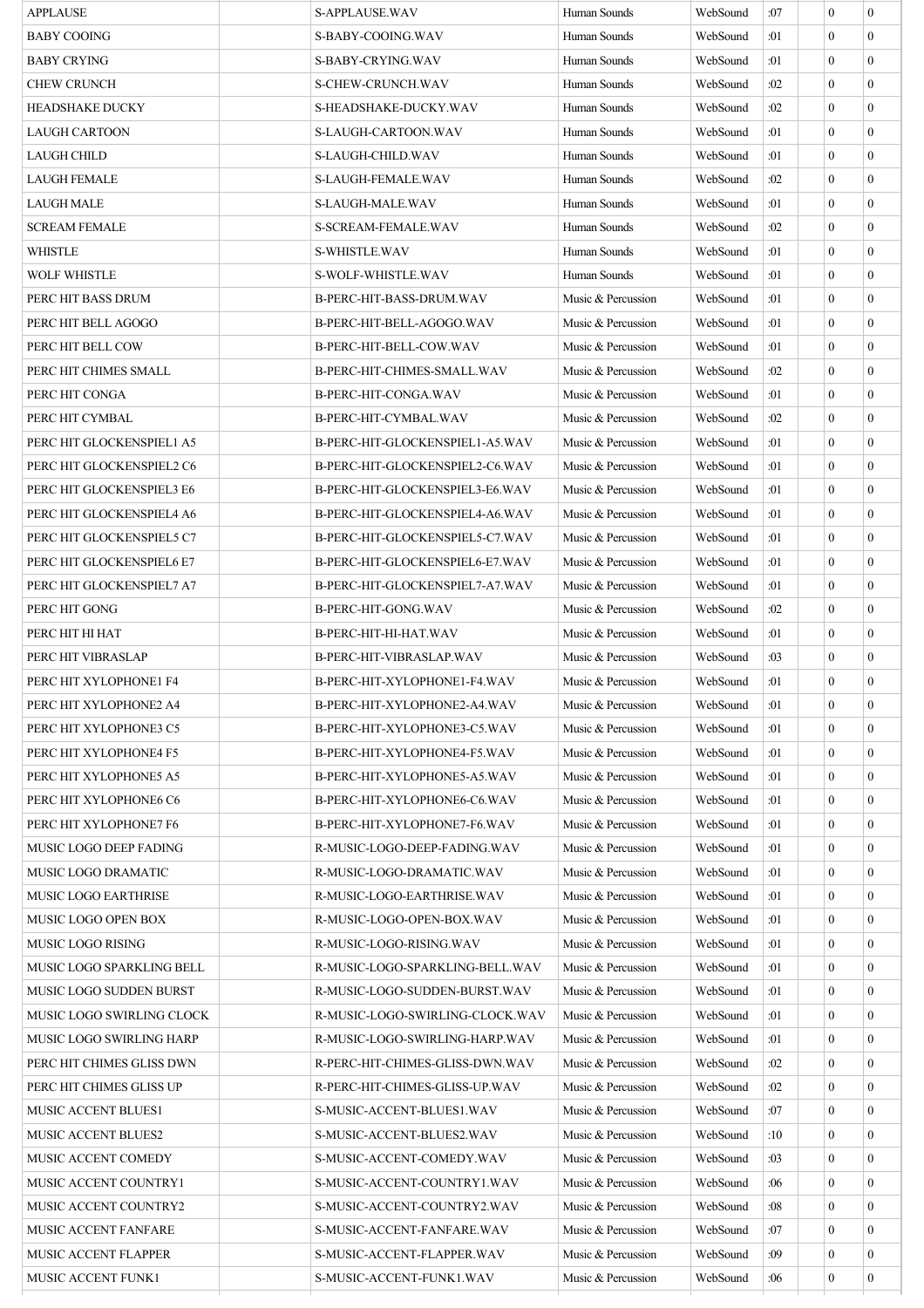| <b>MUSIC ACCENT FUNK2</b>   | S-MUSIC-ACCENT-FUNK2.WAV        | Music & Percussion                   | WebSound | :08 | $\overline{0}$   | $\overline{0}$   |
|-----------------------------|---------------------------------|--------------------------------------|----------|-----|------------------|------------------|
| <b>MUSIC ACCENT LATIN</b>   | S-MUSIC-ACCENT-LATIN.WAV        | Music & Percussion                   | WebSound | :04 | $\Omega$         | $\Omega$         |
| <b>MUSIC ACCENT ROCK1</b>   | S-MUSIC-ACCENT-ROCK1.WAV        | Music & Percussion                   | WebSound | :03 | $\overline{0}$   | $\overline{0}$   |
| <b>MUSIC ACCENT ROCK2</b>   | S-MUSIC-ACCENT-ROCK2.WAV        | Music & Percussion                   | WebSound | :06 | $\Omega$         | $\overline{0}$   |
| MUSIC ACCENT SEGUE          | S-MUSIC-ACCENT-SEGUE.WAV        | Music & Percussion                   | WebSound | :06 | $\overline{0}$   | $\Omega$         |
| MUSIC ACCENT SUSPENSE       | S-MUSIC-ACCENT-SUSPENSE.WAV     | Music & Percussion                   | WebSound | :08 | $\overline{0}$   | $\overline{0}$   |
| MUSIC ACCENT TA DAH         | S-MUSIC-ACCENT-TA-DAH.WAV       | Music & Percussion                   | WebSound | :05 | $\Omega$         | $\overline{0}$   |
| MUSIC BUGLE AMERICAN TAPS   | S-MUSIC-BUGLE-AMERICAN-TAPS.WAV | Music & Percussion                   | WebSound | :38 | $\overline{0}$   | $\Omega$         |
| MUSIC BUGLE BULL FIGHT      | S-MUSIC-BUGLE-BULL-FIGHT.WAV    | Music & Percussion                   | WebSound | :06 | $\Omega$         | $\Omega$         |
| MUSIC BUGLE CAVALRY CALL    | S-MUSIC-BUGLE-CAVALRY-CALL.WAV  | Music & Percussion                   | WebSound | :06 | $\overline{0}$   | $\overline{0}$   |
| <b>MUSIC BUGLE CHARGE</b>   | S-MUSIC-BUGLE-CHARGE.WAV        | Music & Percussion                   | WebSound | :02 | $\Omega$         | $\overline{0}$   |
| MUSIC BUGLE FALL IN         | S-MUSIC-BUGLE-FALL-IN.WAV       | Music & Percussion                   | WebSound | :13 | $\overline{0}$   | $\Omega$         |
| MUSIC BUGLE FIRST CALL      | S-MUSIC-BUGLE-FIRST-CALL.WAV    | Music & Percussion                   | WebSound | :06 | $\Omega$         | $\Omega$         |
| MUSIC BUGLE GENERALS CALL   | S-MUSIC-BUGLE-GENERALS-CALL.WAV | Music & Percussion                   | WebSound | :17 | $\overline{0}$   | $\overline{0}$   |
| <b>MUSIC BUGLE REVEILLE</b> | S-MUSIC-BUGLE-REVEILLE.WAV      | Music & Percussion                   | WebSound | :19 | $\overline{0}$   | $\overline{0}$   |
| MUSIC BUGLE TAUNT           | S-MUSIC-BUGLE-TAUNT.WAV         | Music & Percussion                   | WebSound | :05 | $\Omega$         | $\Omega$         |
| MUSIC BUGLE WAH WAH         | S-MUSIC-BUGLE-WAH-WAH.WAV       | Music & Percussion                   | WebSound | :05 | $\Omega$         | $\Omega$         |
| MUSIC LOGO DEEP FADING      | S-MUSIC-LOGO-DEEP-FADING.WAV    | Music & Percussion                   | WebSound | :13 | $\Omega$         | $\overline{0}$   |
| MUSIC LOGO DRAMATIC         | S-MUSIC-LOGO-DRAMATIC.WAV       | Music & Percussion                   | WebSound | :07 | $\overline{0}$   | $\overline{0}$   |
|                             |                                 |                                      |          | :05 | $\Omega$         | $\Omega$         |
| <b>MUSIC LOGO EARTHRISE</b> | S-MUSIC-LOGO-EARTHRISE.WAV      | Music & Percussion                   | WebSound |     |                  |                  |
| MUSIC LOGO OPEN BOX         | S-MUSIC-LOGO-OPEN-BOX.WAV       | Music & Percussion                   | WebSound | :11 | $\Omega$         | $\overline{0}$   |
| MUSIC LOGO RISING           | S-MUSIC-LOGO-RISING.WAV         | Music & Percussion                   | WebSound | :13 | $\overline{0}$   | $\overline{0}$   |
| MUSIC LOGO SPARKLING BELL   | S-MUSIC-LOGO-SPARKLING-BELL.WAV | Music & Percussion                   | WebSound | :05 | $\overline{0}$   | $\overline{0}$   |
| MUSIC LOGO SUDDEN BURST     | S-MUSIC-LOGO-SUDDEN-BURST.WAV   | Music & Percussion                   | WebSound | :02 | $\Omega$         | $\Omega$         |
| MUSIC LOGO SWIRLING CLOCK   | S-MUSIC-LOGO-SWIRLING-CLOCK.WAV | Music & Percussion                   | WebSound | :08 | $\Omega$         | $\overline{0}$   |
| MUSIC LOGO SWIRLING HARP    | S-MUSIC-LOGO-SWIRLING-HARP.WAV  | Music & Percussion                   | WebSound | :07 | $\overline{0}$   | $\overline{0}$   |
| MUSIC LOGO TUMBLING NOTE    | S-MUSIC-LOGO-TUMBLING-NOTE.WAV  | Music & Percussion                   | WebSound | :03 | $\Omega$         | $\Omega$         |
| PERC ACCENT BONGO RHYTHM    | S-PERC-ACCENT-BONGO-RHYTHM.WAV  | Music & Percussion                   | WebSound | :05 | $\Omega$         | $\theta$         |
| PERC ACCENT BONGO ROLL      | S-PERC-ACCENT-BONGO-ROLL.WAV    | Music & Percussion                   | WebSound | :03 | $\overline{0}$   | $\overline{0}$   |
| PERC ACCENT DRUMS FUNNY     | S-PERC-ACCENT-DRUMS-FUNNY.WAV   | Music & Percussion                   | WebSound | :03 | $\mathbf{0}$     | $\boldsymbol{0}$ |
| PERC ACCENT DRUMS JAZZ      | S-PERC-ACCENT-DRUMS-JAZZ.WAV    | Music & Percussion                   | WebSound | :05 | $\overline{0}$   | $\overline{0}$   |
| PERC ACCENT DRUMS JUNGLE    | S-PERC-ACCENT-DRUMS-JUNGLE.WAV  | Music & Percussion                   | WebSound | :09 | $\Omega$         | $\overline{0}$   |
| PERC ACCENT DRUMS SHORT     | S-PERC-ACCENT-DRUMS-SHORT.WAV   | Music & Percussion                   | WebSound | :02 | $\overline{0}$   | $\overline{0}$   |
| PERC ACCENT RIM SHOT        | S-PERC-ACCENT-RIM-SHOT.WAV      | Music & Percussion                   | WebSound | :01 | $\overline{0}$   | $\overline{0}$   |
| PERC ACCENT SHAKER RHYTHM   | S-PERC-ACCENT-SHAKER-RHYTHM.WAV | Music & Percussion                   | WebSound | :05 | $\overline{0}$   | $\overline{0}$   |
| PERC ACCENT TIMP FANFARE    | S-PERC-ACCENT-TIMP-FANFARE.WAV  | Music & Percussion                   | WebSound | :08 | $\Omega$         | $\overline{0}$   |
| PERC ACCENT TOMS ROLL       | S-PERC-ACCENT-TOMS-ROLL.WAV     | Music & Percussion                   | WebSound | :04 | $\Omega$         | $\overline{0}$   |
| <b>BALLOON SNAP</b>         | <b>B-BALLOON-SNAP.WAV</b>       | Switches, Levers & Clicks            | WebSound | :01 | $\overline{0}$   | $\overline{0}$   |
| <b>BIKE GEAR SHIFT1</b>     | <b>B-BIKE-GEAR-SHIFT1.WAV</b>   | Switches, Levers & Clicks   WebSound |          | :01 | $\overline{0}$   | $\overline{0}$   |
| <b>BIKE GEAR SHIFT2</b>     | <b>B-BIKE-GEAR-SHIFT2.WAV</b>   | Switches, Levers & Clicks            | WebSound | :01 | $\overline{0}$   | $\overline{0}$   |
| <b>BIKE GEAR SHIFT3</b>     | B-BIKE-GEAR-SHIFT3.WAV          | Switches, Levers & Clicks            | WebSound | :01 | $\overline{0}$   | $\overline{0}$   |
| <b>CAMERA SHUTTER FAST</b>  | B-CAMERA-SHUTTER-FAST.WAV       | Switches, Levers & Clicks            | WebSound | :01 | $\overline{0}$   | $\overline{0}$   |
| CAMERA SHUTTER MED1         | B-CAMERA-SHUTTER-MED1.WAV       | Switches, Levers & Clicks   WebSound |          | :01 | $\overline{0}$   | $\overline{0}$   |
| CAMERA SHUTTER MED2         | B-CAMERA-SHUTTER-MED2.WAV       | Switches, Levers & Clicks   WebSound |          | :01 | $\overline{0}$   | $\overline{0}$   |
|                             |                                 | Switches, Levers & Clicks   WebSound |          |     | $\overline{0}$   | $\overline{0}$   |
| <b>CAMERA SHUTTER SLOW</b>  | B-CAMERA-SHUTTER-SLOW.WAV       |                                      |          | :01 |                  |                  |
| CIG LIGHTER CLOSE           | B-CIG-LIGHTER-CLOSE.WAV         | Switches, Levers & Clicks   WebSound |          | :01 | $\overline{0}$   | $\overline{0}$   |
| <b>CIG LIGHTER LIGHT</b>    | B-CIG-LIGHTER-LIGHT.WAV         | Switches, Levers & Clicks   WebSound |          | :01 | $\overline{0}$   | $\overline{0}$   |
| <b>CIG LIGHTER OPEN</b>     | B-CIG-LIGHTER-OPEN.WAV          | Switches, Levers & Clicks   WebSound |          | :01 | $\overline{0}$   | $\overline{0}$   |
| CLICK DOUBLE DOWN           | B-CLICK-DOUBLE-DOWN.WAV         | Switches, Levers & Clicks            | WebSound | :01 | $\overline{0}$   | $\overline{0}$   |
| <b>CLICK DOUBLE UP</b>      | <b>B-CLICK-DOUBLE-UP.WAV</b>    | Switches, Levers & Clicks   WebSound |          | :01 | $\overline{0}$   | $\overline{0}$   |
| <b>CLICK LOOSE</b>          | <b>B-CLICK-LOOSE.WAV</b>        | Switches, Levers & Clicks   WebSound |          | :01 | $\overline{0}$   | $\overline{0}$   |
| <b>CLICK MULTIPLE</b>       | <b>B-CLICK-MULTIPLE.WAV</b>     | Switches, Levers & Clicks   WebSound |          | :01 | $\overline{0}$   | $\overline{0}$   |
| <b>CLICK SLIDE 1</b>        | <b>B-CLICK-SLIDE-1.WAV</b>      | Switches, Levers & Clicks   WebSound |          | :01 | $\overline{0}$   | $\overline{0}$   |
| <b>CLICK SLIDE 2</b>        | <b>B-CLICK-SLIDE-2.WAV</b>      | Switches, Levers & Clicks   WebSound |          | :01 | $\overline{0}$   | $\boldsymbol{0}$ |
| <b>CLICK SLIDE CLICK</b>    | B-CLICK-SLIDE-CLICK.WAV         | Switches, Levers & Clicks   WebSound |          | :01 | $\boldsymbol{0}$ | $\boldsymbol{0}$ |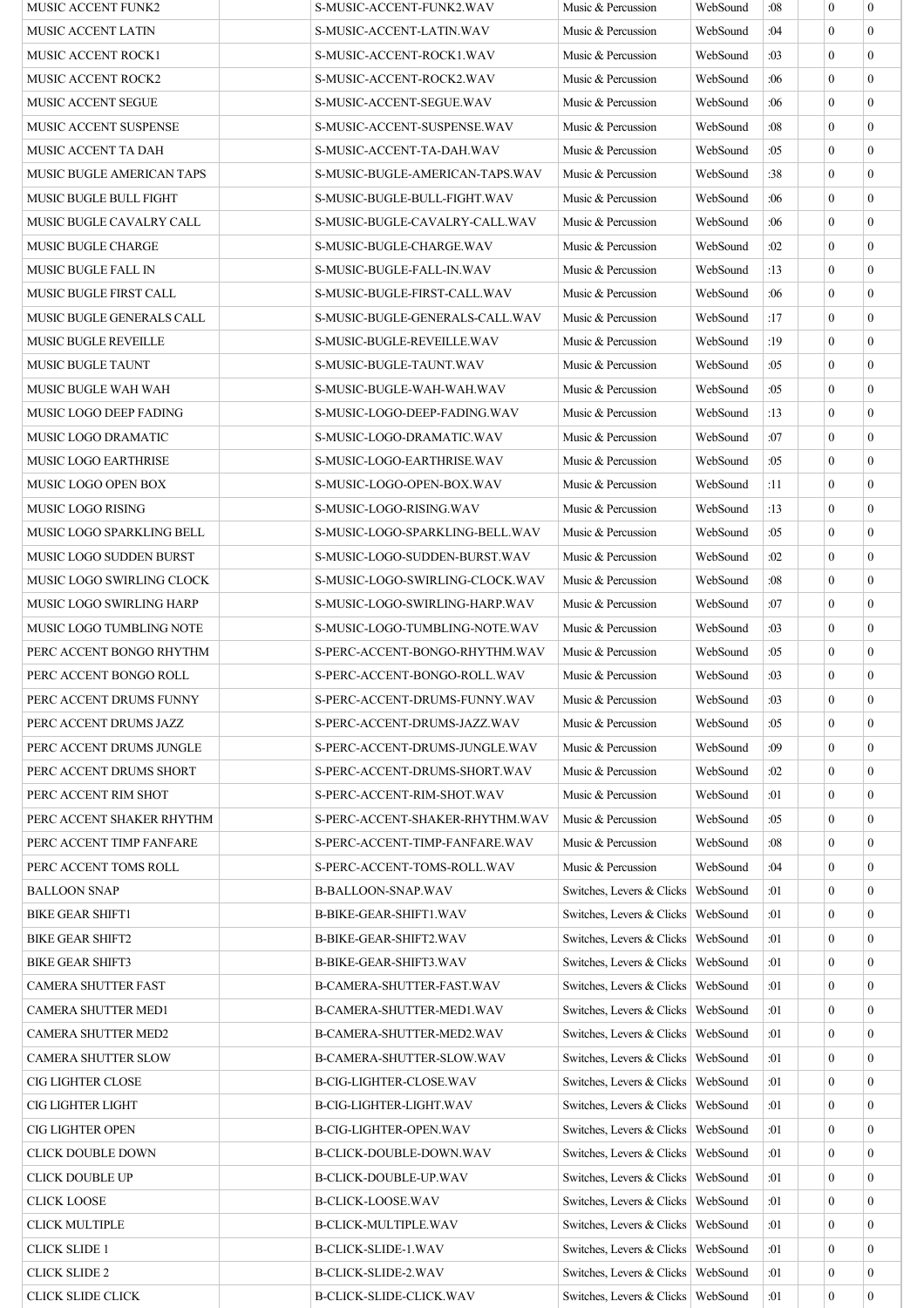| <b>CLICK TIGHT</b>         | <b>B-CLICK-TIGHT.WAV</b>      | Switches, Levers & Clicks   WebSound |          | :01 | $\overline{0}$ | $\mathbf{0}$     |
|----------------------------|-------------------------------|--------------------------------------|----------|-----|----------------|------------------|
| <b>GLOVEBOX OPEN</b>       | <b>B-GLOVEBOX-OPEN.WAV</b>    | Switches, Levers & Clicks   WebSound |          | :01 | $\theta$       | $\mathbf{0}$     |
| <b>KEYBOARD KEY1</b>       | B-KEYBOARD-KEY1.WAV           | Switches, Levers & Clicks   WebSound |          | :01 | $\theta$       | $\mathbf{0}$     |
| <b>KEYBOARD KEY2</b>       | B-KEYBOARD-KEY2.WAV           | Switches, Levers & Clicks   WebSound |          | :01 | $\theta$       | $\mathbf{0}$     |
| <b>KEYBOARD KEY3</b>       | B-KEYBOARD-KEY3.WAV           | Switches, Levers & Clicks   WebSound |          | :01 | $\theta$       | $\theta$         |
| LATCH CLICK                | <b>B-LATCH-CLICK.WAV</b>      | Switches, Levers & Clicks   WebSound |          | :01 | $\theta$       | $\theta$         |
| LATCH LOCK                 | <b>B-LATCH-LOCK.WAV</b>       | Switches, Levers & Clicks   WebSound |          | :01 | $\theta$       | $\mathbf{0}$     |
| <b>LATCH SNAP</b>          | <b>B-LATCH-SNAP.WAV</b>       | Switches, Levers & Clicks   WebSound |          | :01 | $\theta$       | $\mathbf{0}$     |
| <b>LATCH SPRING</b>        | <b>B-LATCH-SPRING.WAV</b>     | Switches, Levers & Clicks   WebSound |          | :01 | $\theta$       | $\mathbf{0}$     |
| <b>LEVER RATCHET1</b>      | B-LEVER-RATCHET1.WAV          | Switches, Levers & Clicks   WebSound |          | :01 | $\theta$       | $\theta$         |
| <b>LEVER RATCHET2</b>      | <b>B-LEVER-RATCHET2.WAV</b>   | Switches, Levers & Clicks   WebSound |          | :01 | $\overline{0}$ | $\mathbf{0}$     |
| <b>LEVER SPRING</b>        | <b>B-LEVER-SPRING.WAV</b>     | Switches, Levers & Clicks   WebSound |          | :01 | $\theta$       | $\mathbf{0}$     |
| MOUSE CLICK1               | B-MOUSE-CLICK1.WAV            | Switches, Levers & Clicks   WebSound |          | :01 | $\theta$       | $\Omega$         |
| MOUSE CLICK2               | B-MOUSE-CLICK2.WAV            | Switches, Levers & Clicks   WebSound |          | :01 | $\theta$       | $\mathbf{0}$     |
| <b>OILCAN DOUBLE</b>       | <b>B-OILCAN-DOUBLE.WAV</b>    | Switches, Levers & Clicks   WebSound |          | :01 | $\overline{0}$ | $\mathbf{0}$     |
| <b>OILCAN SINGLE</b>       | <b>B-OILCAN-SINGLE.WAV</b>    | Switches. Levers & Clicks   WebSound |          | :01 | $\theta$       | $\mathbf{0}$     |
| <b>RATCHET</b>             | <b>B-RATCHET.WAV</b>          | Switches, Levers & Clicks   WebSound |          | :01 | $\theta$       | $\theta$         |
| <b>SEATBELT CLOSE</b>      | <b>B-SEATBELT-CLOSE.WAV</b>   | Switches, Levers & Clicks   WebSound |          | :01 | $\theta$       | $\mathbf{0}$     |
| <b>SWITCH BREAKER</b>      | <b>B-SWITCH-BREAKER.WAV</b>   | Switches, Levers & Clicks   WebSound |          | :01 | $\theta$       | $\mathbf{0}$     |
| <b>SWITCH DOUBLE1</b>      | B-SWITCH-DOUBLE1.WAV          | Switches, Levers & Clicks   WebSound |          | :01 | $\overline{0}$ | $\overline{0}$   |
| <b>SWITCH DOUBLE2</b>      | B-SWITCH-DOUBLE2.WAV          | Switches, Levers & Clicks   WebSound |          | :01 | $\theta$       | $\theta$         |
| <b>SWITCH FLICK</b>        | <b>B-SWITCH-FLICK.WAV</b>     | Switches, Levers & Clicks   WebSound |          | :01 | $\overline{0}$ | $\theta$         |
| <b>SWITCH HEAVY CLICK</b>  | B-SWITCH-HEAVY-CLICK.WAV      | Switches, Levers & Clicks   WebSound |          | :01 | $\theta$       | $\mathbf{0}$     |
| <b>SWITCH HEAVY SPRING</b> | B-SWITCH-HEAVY-SPRING.WAV     | Switches, Levers & Clicks   WebSound |          | :01 | $\theta$       | $\mathbf{0}$     |
|                            |                               |                                      |          | :01 | $\theta$       | $\mathbf{0}$     |
| <b>SWITCH LARGE RATTLE</b> | B-SWITCH-LARGE-RATTLE.WAV     | Switches, Levers & Clicks   WebSound |          |     | $\theta$       | $\theta$         |
| <b>SWITCH METAL OFF</b>    | B-SWITCH-METAL-OFF.WAV        | Switches, Levers & Clicks   WebSound |          | :01 |                |                  |
| <b>SWITCH METAL ON</b>     | B-SWITCH-METAL-ON.WAV         | Switches, Levers & Clicks   WebSound |          | :01 | $\mathbf{0}$   | $\mathbf{0}$     |
| <b>SWITCH PING</b>         | <b>B-SWITCH-PING.WAV</b>      | Switches, Levers & Clicks   WebSound |          | :01 | $\theta$       | $\mathbf{0}$     |
| <b>SWITCH PLASTIC</b>      | <b>B-SWITCH-PLASTIC.WAV</b>   | Switches, Levers & Clicks   WebSound |          | :01 | $\overline{0}$ | $\mathbf{0}$     |
| SWITCH PULL                | B-SWITCH-PULL.WAV             | Switches, Levers & Clicks   WebSound |          | :01 | $\bf{0}$       | $\bf{0}$         |
| <b>SWITCH ROTARY</b>       | <b>B-SWITCH-ROTARY.WAV</b>    | Switches, Levers & Clicks   WebSound |          | :01 | $\theta$       | $\theta$         |
| <b>SWITCH THUNK</b>        | <b>B-SWITCH-THUNK.WAV</b>     | Switches, Levers & Clicks   WebSound |          | :01 | $\theta$       | $\mathbf{0}$     |
| <b>SWITCH TOGGLE1</b>      | B-SWITCH-TOGGLE1.WAV          | Switches, Levers & Clicks   WebSound |          | :01 | $\theta$       | $\theta$         |
| <b>SWITCH TOGGLE2</b>      | B-SWITCH-TOGGLE2.WAV          | Switches, Levers & Clicks   WebSound |          | :01 | $\overline{0}$ | $\mathbf{0}$     |
| <b>TYPEWRITER KEY</b>      | <b>B-TYPEWRITER-KEY.WAV</b>   | Switches, Levers & Clicks   WebSound |          | :01 | $\overline{0}$ | $\mathbf{0}$     |
| <b>CAMERA AUTOMATIC</b>    | S-CAMERA-AUTOMATIC.WAV        | Switches, Levers & Clicks   WebSound |          | :01 | $\mathbf{0}$   | $\mathbf{0}$     |
| <b>GRENADE PIN PULL</b>    | S-GRENADE-PIN-PULL.WAV        | Switches, Levers & Clicks   WebSound |          | :01 | $\theta$       | $\theta$         |
| LEVER HEAVY1               | S-LEVER-HEAVY1.WAV            | Switches, Levers & Clicks   WebSound |          | :02 | $\mathbf{0}$   | $\theta$         |
| <b>LEVER HEAVY2</b>        | S-LEVER-HEAVY2.WAV            | Switches, Levers & Clicks   WebSound |          | :02 | $\overline{0}$ | $\mathbf{0}$     |
| <b>SWITCH HEAVY THROW1</b> | S-SWITCH-HEAVY-THROW1.WAV     | Switches, Levers & Clicks   WebSound |          | :01 | $\overline{0}$ | $\mathbf{0}$     |
| SWITCH HEAVY THROW2        | S-SWITCH-HEAVY-THROW2.WAV     | Switches, Levers & Clicks   WebSound |          | :01 | $\theta$       | $\mathbf{0}$     |
| <b>TYPEWRITER MULTIPLE</b> | S-TYPEWRITER-MULTIPLE.WAV     | Switches, Levers & Clicks   WebSound |          | :01 | $\theta$       | $\theta$         |
| <b>BEEP CHIRP1</b>         | B-BEEP-CHIRP1.WAV             | Telephones & Beeps                   | WebSound | :01 | $\overline{0}$ | $\mathbf{0}$     |
| <b>BEEP CHIRP2</b>         | <b>B-BEEP-CHIRP2.WAV</b>      | Telephones & Beeps                   | WebSound | :01 | $\theta$       | $\mathbf{0}$     |
| <b>BEEP CLICK</b>          | <b>B-BEEP-CLICK.WAV</b>       | Telephones & Beeps                   | WebSound | :01 | $\theta$       | $\theta$         |
| BEEP COMMUNICATION HAIL    | B-BEEP-COMMUNICATION-HAIL.WAV | Telephones & Beeps                   | WebSound | :01 | $\theta$       | $\theta$         |
| <b>BEEP COMMUNICATOR</b>   | B-BEEP-COMMUNICATOR.WAV       | Telephones & Beeps                   | WebSound | :01 | $\overline{0}$ | $\mathbf{0}$     |
| BEEP LAYERED1 LOW1         | B-BEEP-LAYERED1-LOW1.WAV      | Telephones & Beeps                   | WebSound | :01 | $\overline{0}$ | $\mathbf{0}$     |
| BEEP LAYERED2 LOW2         | B-BEEP-LAYERED2-LOW2.WAV      | Telephones & Beeps                   | WebSound | :01 | $\theta$       | $\theta$         |
| BEEP LAYERED3 MED1         | B-BEEP-LAYERED3-MED1.WAV      | Telephones & Beeps                   | WebSound | :01 | $\overline{0}$ | $\mathbf{0}$     |
| <b>BEEP LAYERED4 MED2</b>  | B-BEEP-LAYERED4-MED2.WAV      | Telephones & Beeps                   | WebSound | :01 | $\overline{0}$ | $\mathbf{0}$     |
| <b>BEEP LAYERED5 HI</b>    | B-BEEP-LAYERED5-HI.WAV        | Telephones & Beeps                   | WebSound | :01 | $\mathbf{0}$   | $\mathbf{0}$     |
| BEEP PERC 1 LOW1           | B-BEEP-PERC-1-LOW1.WAV        | Telephones & Beeps                   | WebSound | :01 | $\theta$       | $\theta$         |
| <b>BEEP PERC 2 LOW2</b>    | B-BEEP-PERC-2-LOW2.WAV        | Telephones & Beeps                   | WebSound | :01 | $\overline{0}$ | $\boldsymbol{0}$ |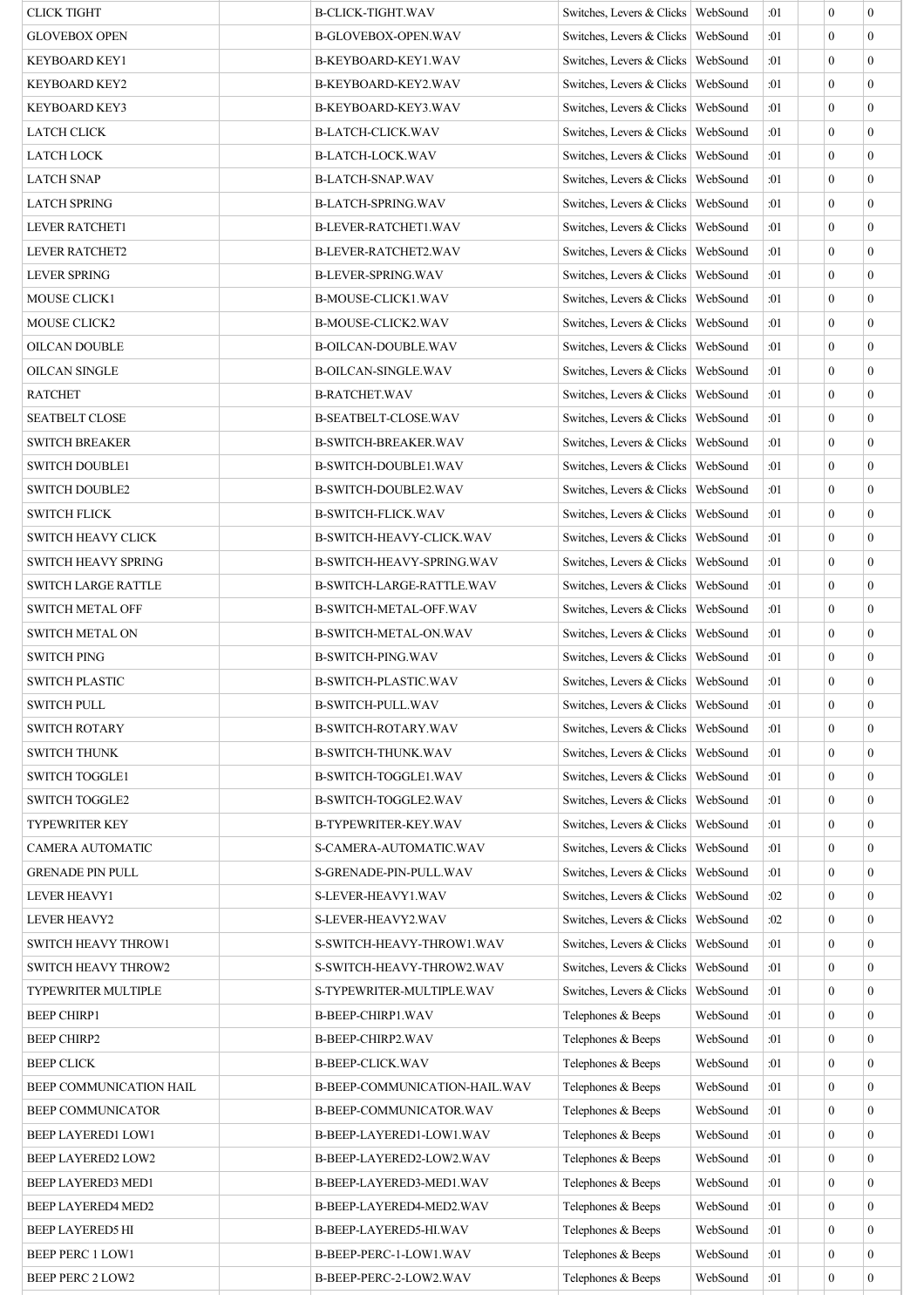| BEEP PERC 3 MED1           | B-BEEP-PERC-3-MED1.WAV         | Telephones & Beeps | WebSound | :01        | $\boldsymbol{0}$ | $\boldsymbol{0}$ |
|----------------------------|--------------------------------|--------------------|----------|------------|------------------|------------------|
| <b>BEEP PERC 4 MED2</b>    | B-BEEP-PERC-4-MED2.WAV         | Telephones & Beeps | WebSound | :01        | $\mathbf{0}$     | $\mathbf{0}$     |
| BEEP PERC 5 MED3           | B-BEEP-PERC-5-MED3.WAV         | Telephones & Beeps | WebSound | :01        | $\mathbf{0}$     | $\mathbf{0}$     |
| BEEP PERC 6 HI1            | B-BEEP-PERC-6-HI1.WAV          | Telephones & Beeps | WebSound | :01        | $\boldsymbol{0}$ | $\mathbf{0}$     |
| <b>BEEP PERC 7 HI2</b>     | B-BEEP-PERC-7-HI2.WAV          | Telephones & Beeps | WebSound | :01        | $\boldsymbol{0}$ | $\mathbf{0}$     |
| BEEP SINE WAVE HI          | B-BEEP-SINE-WAVE-HI.WAV        | Telephones & Beeps | WebSound | :01        | $\boldsymbol{0}$ | $\mathbf{0}$     |
| BEEP SINE WAVE LOW ONE     | B-BEEP-SINE-WAVE-LOW-ONE.WAV   | Telephones & Beeps | WebSound | :01        | $\mathbf{0}$     | $\mathbf{0}$     |
| PHONE BUSY SIGNAL          | B-PHONE-BUSY-SIGNAL.WAV        | Telephones & Beeps | WebSound | :01        | $\boldsymbol{0}$ | $\mathbf{0}$     |
| PHONE INTERCOM BEEP        | B-PHONE-INTERCOM-BEEP.WAV      | Telephones & Beeps | WebSound | :01        | $\boldsymbol{0}$ | $\mathbf{0}$     |
| PHONE OFF HOOK             | B-PHONE-OFF-HOOK.WAV           | Telephones & Beeps | WebSound | :01        | $\boldsymbol{0}$ | $\mathbf{0}$     |
| PHONE TOUCH TONE 0         | B-PHONE-TOUCH-TONE-0.WAV       | Telephones & Beeps | WebSound | :01        | $\boldsymbol{0}$ | $\mathbf{0}$     |
| PHONE TOUCH TONE 1         | B-PHONE-TOUCH-TONE-1.WAV       | Telephones & Beeps | WebSound | :01        | $\mathbf{0}$     | $\theta$         |
| PHONE TOUCH TONE 2         | B-PHONE-TOUCH-TONE-2.WAV       | Telephones & Beeps | WebSound | :01        | $\boldsymbol{0}$ | $\mathbf{0}$     |
| PHONE TOUCH TONE 3         | B-PHONE-TOUCH-TONE-3.WAV       | Telephones & Beeps | WebSound | :01        | $\boldsymbol{0}$ | $\mathbf{0}$     |
| PHONE TOUCH TONE 4         | B-PHONE-TOUCH-TONE-4.WAV       | Telephones & Beeps | WebSound | :01        | $\boldsymbol{0}$ | $\mathbf{0}$     |
| PHONE TOUCH TONE 5         | B-PHONE-TOUCH-TONE-5.WAV       | Telephones & Beeps | WebSound | :01        | $\mathbf{0}$     | $\mathbf{0}$     |
| PHONE TOUCH TONE 6         | B-PHONE-TOUCH-TONE-6.WAV       | Telephones & Beeps | WebSound | :01        | $\boldsymbol{0}$ | $\mathbf{0}$     |
| PHONE TOUCH TONE 7         | B-PHONE-TOUCH-TONE-7.WAV       | Telephones & Beeps | WebSound | :01        | $\boldsymbol{0}$ | $\mathbf{0}$     |
| PHONE TOUCH TONE 8         | B-PHONE-TOUCH-TONE-8.WAV       | Telephones & Beeps | WebSound | :01        | $\boldsymbol{0}$ | $\mathbf{0}$     |
| PHONE TOUCH TONE 9         | B-PHONE-TOUCH-TONE-9.WAV       | Telephones & Beeps | WebSound | :01        | $\mathbf{0}$     | $\mathbf{0}$     |
| PHONE TOUCH TONE NUM       | B-PHONE-TOUCH-TONE-NUM.WAV     | Telephones & Beeps | WebSound | :01        | $\boldsymbol{0}$ | $\mathbf{0}$     |
| PHONE TOUCH TONE STAR      | B-PHONE-TOUCH-TONE-STAR.WAV    | Telephones & Beeps | WebSound | :01        | $\boldsymbol{0}$ | $\mathbf{0}$     |
| <b>BEEP ASCENDING</b>      | R-BEEP-ASCENDING.WAV           | Telephones & Beeps | WebSound | :01        | $\mathbf{0}$     | $\mathbf{0}$     |
| BEEP COMMUNICATION WAVE    | R-BEEP-COMMUNICATION-WAVE.WAV  | Telephones & Beeps | WebSound | :01        | $\boldsymbol{0}$ | $\mathbf{0}$     |
| <b>BEEP COMPUTER CHIRP</b> | R-BEEP-COMPUTER-CHIRP.WAV      | Telephones & Beeps | WebSound | :01        | $\boldsymbol{0}$ | $\mathbf{0}$     |
| <b>BEEP DESCENDING</b>     | R-BEEP-DESCENDING.WAV          | Telephones & Beeps | WebSound | :01        | $\boldsymbol{0}$ | $\mathbf{0}$     |
| <b>BEEP METALLIC HI</b>    | R-BEEP-METALLIC-HI.WAV         | Telephones & Beeps | WebSound | :01        | $\mathbf{0}$     | $\mathbf{0}$     |
| <b>BEEP METALLIC LOW</b>   | R-BEEP-METALLIC-LOW.WAV        | Telephones & Beeps | WebSound | :01        | $\mathbf{0}$     | $\mathbf{0}$     |
| <b>BEEP METALLIC SEO</b>   | R-BEEP-METALLIC-SEQ.WAV        | Telephones & Beeps | WebSound | :01        | $\boldsymbol{0}$ | $\boldsymbol{0}$ |
| BEEP PERC SEQUENCE1        | R-BEEP-PERC-SEQUENCE1.WAV      | Telephones & Beeps | WebSound | :01        | $\boldsymbol{0}$ | $\boldsymbol{0}$ |
| <b>BEEP PERC SEQUENCE2</b> | R-BEEP-PERC-SEQUENCE2.WAV      | Telephones & Beeps | WebSound | :01        | $\boldsymbol{0}$ | $\overline{0}$   |
| <b>BEEP RISE</b>           | R-BEEP-RISE.WAV                | Telephones & Beeps | WebSound | :01        | $\boldsymbol{0}$ | $\mathbf{0}$     |
| <b>BEEP SCREEN TEXT</b>    | R-BEEP-SCREEN-TEXT.WAV         | Telephones & Beeps | WebSound | :01        | $\boldsymbol{0}$ | $\mathbf{0}$     |
| <b>BEEP SEQUENCE</b>       | R-BEEP-SEQUENCE.WAV            | Telephones & Beeps | WebSound | :01        | $\boldsymbol{0}$ | $\mathbf{0}$     |
| <b>BEEP THREE DOWN</b>     | R-BEEP-THREE-DOWN.WAV          | Telephones & Beeps | WebSound | :01        | $\boldsymbol{0}$ | $\mathbf{0}$     |
| BEEP TWO UP1 LOW           | R-BEEP-TWO-UP1-LOW.WAV         | Telephones & Beeps | WebSound | :01        | $\boldsymbol{0}$ | $\mathbf{0}$     |
| BEEP TWO UP2 MED           | R-BEEP-TWO-UP2-MED.WAV         | Telephones & Beeps | WebSound | :01        | $\boldsymbol{0}$ | $\mathbf{0}$     |
| BEEP TWO UP3 HI            | R-BEEP-TWO-UP3-HI.WAV          | Telephones & Beeps | WebSound | :01        | $\boldsymbol{0}$ | $\boldsymbol{0}$ |
| BEEP COMMUNICATION CHIRP   | S-BEEP-COMMUNICATION-CHIRP.WAV | Telephones & Beeps | WebSound | :01        | $\boldsymbol{0}$ | $\mathbf{0}$     |
| BEEP COMMUNICATION WAVE    | S-BEEP-COMMUNICATION-WAVE.WAV  | Telephones & Beeps | WebSound | :03        | $\boldsymbol{0}$ | $\overline{0}$   |
| <b>BEEP DROID1</b>         | S-BEEP-DROID1.WAV              | Telephones & Beeps | WebSound | :01        | $\boldsymbol{0}$ | $\mathbf{0}$     |
| <b>BEEP DROID2</b>         | S-BEEP-DROID2.WAV              | Telephones & Beeps | WebSound | :01        | $\boldsymbol{0}$ | $\mathbf{0}$     |
| BEEP METALLIC TWO TONE     | S-BEEP-METALLIC-TWO-TONE.WAV   | Telephones & Beeps | WebSound | :01        | $\boldsymbol{0}$ | $\mathbf{0}$     |
| BEEP SINE WAVE LOW ECHO    | S-BEEP-SINE-WAVE-LOW-ECHO.WAV  | Telephones & Beeps | WebSound | :02        | $\boldsymbol{0}$ | $\theta$         |
| PHONE BUSY SIGNAL          | S-PHONE-BUSY-SIGNAL.WAV        | Telephones & Beeps | WebSound | :02        | $\boldsymbol{0}$ | $\boldsymbol{0}$ |
| PHONE DIAL ROTARY          | S-PHONE-DIAL-ROTARY.WAV        | Telephones & Beeps | WebSound | :01        | $\boldsymbol{0}$ | $\mathbf{0}$     |
| PHONE DIALTONE             |                                | Telephones & Beeps | WebSound |            | $\boldsymbol{0}$ | $\mathbf{0}$     |
|                            | S-PHONE-DIALTONE.WAV           | Telephones & Beeps | WebSound | :01<br>:01 | $\boldsymbol{0}$ | $\mathbf{0}$     |
| PHONE OFF HOOK             | S-PHONE-OFF-HOOK.WAV           |                    |          |            |                  | $\mathbf{0}$     |
| PHONE RING BELL            | S-PHONE-RING-BELL.WAV          | Telephones & Beeps | WebSound | :02        | $\boldsymbol{0}$ |                  |
| PHONE RING ELECTRONIC      | S-PHONE-RING-ELECTRONIC.WAV    | Telephones & Beeps | WebSound | :01        | $\boldsymbol{0}$ | $\mathbf{0}$     |
| PHONE RING INTERNAL        | S-PHONE-RING-INTERNAL.WAV      | Telephones & Beeps | WebSound | :01        | $\boldsymbol{0}$ | $\mathbf{0}$     |
| DOOR HOTEL KEY CARD        | B-DOOR-HOTEL-KEY-CARD.WAV      | Thumps & Bangs     | WebSound | :01        | $\boldsymbol{0}$ | $\mathbf{0}$     |
| DOOR KNOB TWIST            | B-DOOR-KNOB-TWIST.WAV          | Thumps & Bangs     | WebSound | :01        | $\boldsymbol{0}$ | $\mathbf{0}$     |
| <b>DOOR TRAPDOOR CLOSE</b> | B-DOOR-TRAPDOOR-CLOSE.WAV      | Thumps & Bangs     | WebSound | :01        | $\boldsymbol{0}$ | $\boldsymbol{0}$ |
| DOOR TRAPDOOR OPEN         | B-DOOR-TRAPDOOR-OPEN.WAV       | Thumps & Bangs     | WebSound | :01        | $\boldsymbol{0}$ | $\boldsymbol{0}$ |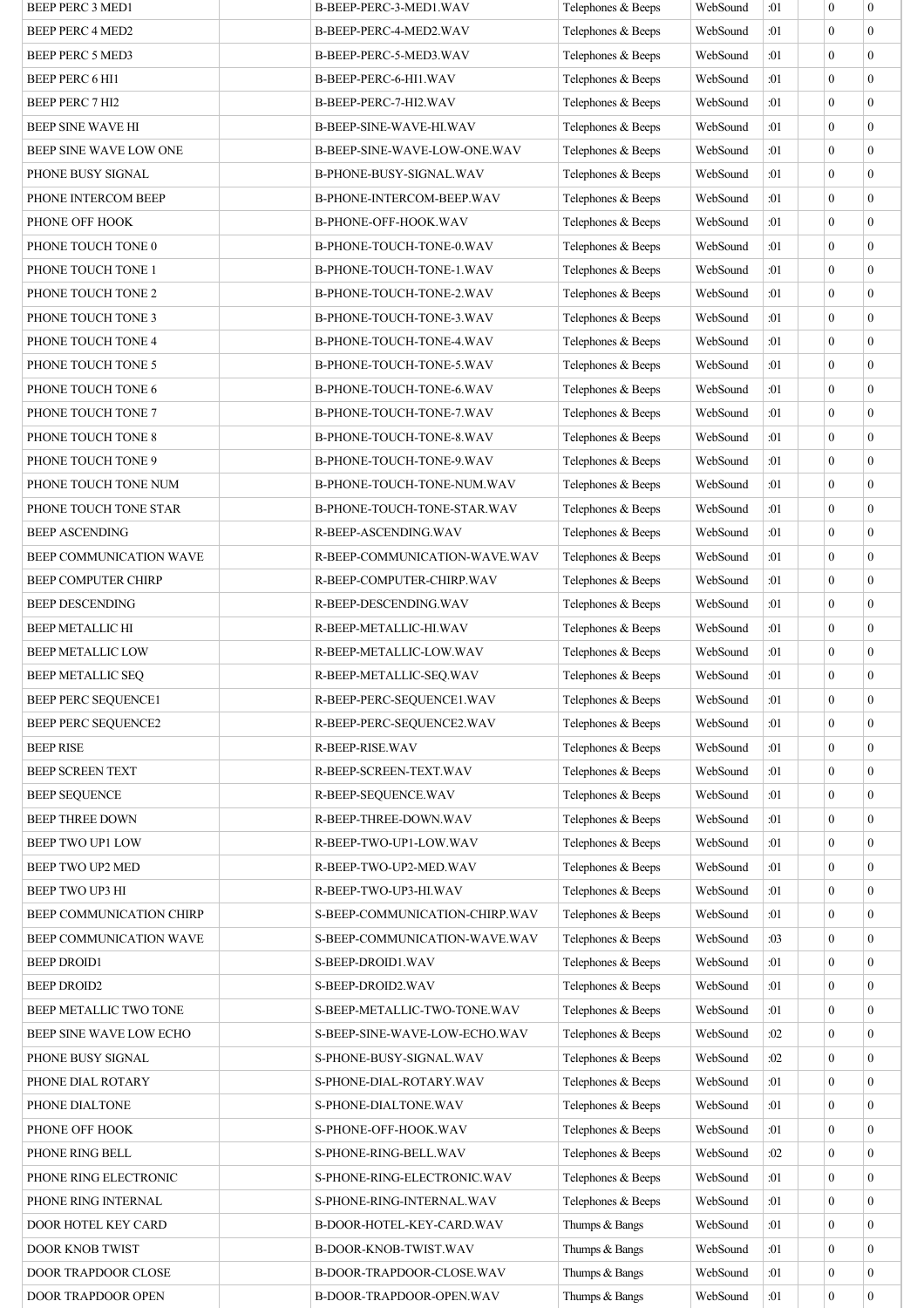| <b>EXPLOSION FIREWORKS</b>       | <b>B-EXPLOSION-FIREWORKS.WAV</b> | Thumps & Bangs | WebSound | :02 | $\mathbf{0}$     | $\boldsymbol{0}$ |
|----------------------------------|----------------------------------|----------------|----------|-----|------------------|------------------|
| <b>EXPLOSION GRENADE</b>         | B-EXPLOSION-GRENADE.WAV          | Thumps & Bangs | WebSound | :02 | $\mathbf{0}$     | $\boldsymbol{0}$ |
| <b>EXPLOSION LARGE</b>           | B-EXPLOSION-LARGE.WAV            | Thumps & Bangs | WebSound | :02 | $\mathbf{0}$     | $\boldsymbol{0}$ |
| <b>EXPLOSION MED</b>             | B-EXPLOSION-MED.WAV              | Thumps & Bangs | WebSound | :02 | $\mathbf{0}$     | $\boldsymbol{0}$ |
| <b>EXPLOSION SMALL</b>           | B-EXPLOSION-SMALL.WAV            | Thumps & Bangs | WebSound | :02 | $\Omega$         | $\boldsymbol{0}$ |
| <b>IMPACT CONCRETE HAMMER</b>    | B-IMPACT-CONCRETE-HAMMER.WAV     | Thumps & Bangs | WebSound | :01 | $\mathbf{0}$     | $\boldsymbol{0}$ |
| IMPACT EGG DROP                  | B-IMPACT-EGG-DROP.WAV            | Thumps & Bangs | WebSound | :01 | $\mathbf{0}$     | $\boldsymbol{0}$ |
| <b>IMPACT GLASS LIGHTBULB</b>    | B-IMPACT-GLASS-LIGHTBULB.WAV     | Thumps & Bangs | WebSound | :01 | $\Omega$         | $\mathbf{0}$     |
| <b>IMPACT GLASS METAL DROP</b>   | B-IMPACT-GLASS-METAL-DROP.WAV    | Thumps & Bangs | WebSound | :02 | $\mathbf{0}$     | $\boldsymbol{0}$ |
| <b>IMPACT GLASS ROCK</b>         | B-IMPACT-GLASS-ROCK.WAV          | Thumps & Bangs | WebSound | :02 | $\mathbf{0}$     | $\boldsymbol{0}$ |
| <b>IMPACT METAL ANVIL</b>        | B-IMPACT-METAL-ANVIL.WAV         | Thumps & Bangs | WebSound | :01 | $\mathbf{0}$     | $\boldsymbol{0}$ |
| <b>IMPACT METAL CAN PUNCTURE</b> | B-IMPACT-METAL-CAN-PUNCTURE.WAV  | Thumps & Bangs | WebSound | :02 | $\Omega$         | $\mathbf{0}$     |
| <b>IMPACT METAL COIN</b>         | B-IMPACT-METAL-COIN.WAV          | Thumps & Bangs | WebSound | :02 | $\mathbf{0}$     | $\boldsymbol{0}$ |
| <b>IMPACT POTTERY BREAK</b>      | B-IMPACT-POTTERY-BREAK.WAV       | Thumps & Bangs | WebSound | :01 | $\mathbf{0}$     | $\boldsymbol{0}$ |
| IMPACT ROCK STATUE FALL          | B-IMPACT-ROCK-STATUE-FALL.WAV    | Thumps & Bangs | WebSound | :02 | $\mathbf{0}$     | $\boldsymbol{0}$ |
| <b>IMPACT SNOWBALL</b>           | B-IMPACT-SNOWBALL.WAV            | Thumps & Bangs | WebSound | :01 | $\mathbf{0}$     | $\boldsymbol{0}$ |
| <b>IMPACT TELEVISION DROP</b>    | B-IMPACT-TELEVISION-DROP.WAV     | Thumps & Bangs | WebSound | :02 | $\mathbf{0}$     | $\boldsymbol{0}$ |
| <b>IMPACT TELEVISION IMPLODE</b> | B-IMPACT-TELEVISION-IMPLODE.WAV  | Thumps & Bangs | WebSound | :02 | $\boldsymbol{0}$ | $\boldsymbol{0}$ |
| <b>IMPACT WOOD HEAVY</b>         | B-IMPACT-WOOD-HEAVY.WAV          | Thumps & Bangs | WebSound | :01 | $\mathbf{0}$     | $\boldsymbol{0}$ |
| WEAP FLAME THROWER               | B-WEAP-FLAME-THROWER.WAV         | Thumps & Bangs | WebSound | :01 | $\mathbf{0}$     | $\boldsymbol{0}$ |
| WEAP GUN HOWITZER                | B-WEAP-GUN-HOWITZER.WAV          | Thumps & Bangs | WebSound | :02 | $\theta$         | $\boldsymbol{0}$ |
| WEAP GUN MACHINE                 | B-WEAP-GUN-MACHINE.WAV           | Thumps & Bangs | WebSound | :02 | $\mathbf{0}$     | $\boldsymbol{0}$ |
| WEAP GUN MUSKET                  | B-WEAP-GUN-MUSKET.WAV            | Thumps & Bangs | WebSound | :01 | $\mathbf{0}$     | $\boldsymbol{0}$ |
| WEAP GUN REVOLVER                | B-WEAP-GUN-REVOLVER.WAV          | Thumps & Bangs | WebSound | :02 | $\theta$         | $\mathbf{0}$     |
| WEAP GUN SILENCER                | B-WEAP-GUN-SILENCER.WAV          | Thumps & Bangs | WebSound | :01 | $\mathbf{0}$     | $\boldsymbol{0}$ |
| WEAP LASER MULTIPLE              | B-WEAP-LASER-MULTIPLE.WAV        | Thumps & Bangs | WebSound | :01 | $\mathbf{0}$     | $\boldsymbol{0}$ |
| <b>WEAP LASER SHOT</b>           | <b>B-WEAP-LASER-SHOT.WAV</b>     | Thumps & Bangs | WebSound | :01 | $\mathbf{0}$     | $\boldsymbol{0}$ |
| <b>WEAP PHASER</b>               | <b>B-WEAP-PHASER.WAV</b>         | Thumps & Bangs | WebSound | :01 | $\mathbf{0}$     | $\mathbf{0}$     |
| WEAP STUN GUN                    | <b>B-WEAP-STUN-GUN.WAV</b>       | Thumps & Bangs | WebSound | :01 | $\mathbf{0}$     | $\boldsymbol{0}$ |
| DOOR WOOD HINGE CREAK            | R-DOOR-WOOD-HINGE-CREAK.WAV      | Thumps & Bangs | WebSound | :01 | $\mathbf{0}$     | $\boldsymbol{0}$ |
| DOOR WOOD HINGE SQUEAK           | R-DOOR-WOOD-HINGE-SOUEAK.WAV     | Thumps & Bangs | WebSound | :01 | $\mathbf{0}$     | $\mathbf{0}$     |
| <b>EXPLOSION MISSILE</b>         | R-EXPLOSION-MISSILE.WAV          | Thumps & Bangs | WebSound | :01 | $\mathbf{0}$     | $\boldsymbol{0}$ |
| IMPACT HUMAN BODY VOCAL          | R-IMPACT-HUMAN-BODY-VOCAL.WAV    | Thumps & Bangs | WebSound | :01 | $\mathbf{0}$     | $\boldsymbol{0}$ |
| <b>IMPACT HUMAN FACE</b>         | R-IMPACT-HUMAN-FACE.WAV          | Thumps & Bangs | WebSound | :01 | $\boldsymbol{0}$ | $\boldsymbol{0}$ |
| WEAP SWORD SWISH                 | R-WEAP-SWORD-SWISH.WAV           | Thumps & Bangs | WebSound | :01 | $\mathbf{0}$     | $\boldsymbol{0}$ |
| <b>DOOR CASTLE CLOSE</b>         | S-DOOR-CASTLE-CLOSE.WAV          | Thumps & Bangs | WebSound | :02 | $\mathbf{0}$     | $\boldsymbol{0}$ |
| DOOR CASTLE OPEN                 | S-DOOR-CASTLE-OPEN.WAV           | Thumps & Bangs | WebSound | :02 | $\mathbf{0}$     | $\boldsymbol{0}$ |
| DOOR PRISON CLOSE                | S-DOOR-PRISON-CLOSE.WAV          | Thumps & Bangs | WebSound | :02 | $\mathbf{0}$     | $\boldsymbol{0}$ |
| DOOR PRISON OPEN                 | S-DOOR-PRISON-OPEN.WAV           | Thumps & Bangs | WebSound | :02 | $\mathbf{0}$     | $\boldsymbol{0}$ |
| DOOR SPACE ATOMIC CHAMBER        | S-DOOR-SPACE-ATOMIC-CHAMBER.WAV  | Thumps & Bangs | WebSound | :04 | $\mathbf{0}$     | $\mathbf{0}$     |
| DOOR SPACE CLOSE                 | S-DOOR-SPACE-CLOSE.WAV           | Thumps & Bangs | WebSound | :01 | $\boldsymbol{0}$ | $\boldsymbol{0}$ |
| DOOR SPACE HYDRAULIC             | S-DOOR-SPACE-HYDRAULIC.WAV       | Thumps & Bangs | WebSound | :03 | $\mathbf{0}$     | $\boldsymbol{0}$ |
| DOOR SPACE OPEN                  | S-DOOR-SPACE-OPEN.WAV            | Thumps & Bangs | WebSound | :03 | $\mathbf{0}$     | $\boldsymbol{0}$ |
| DOOR WOOD HINGE SQUEAK           | S-DOOR-WOOD-HINGE-SQUEAK.WAV     | Thumps & Bangs | WebSound | :03 | $\mathbf{0}$     | $\boldsymbol{0}$ |
| DOOR WOOD SQUEAKY CLOSE          | S-DOOR-WOOD-SQUEAKY-CLOSE.WAV    | Thumps & Bangs | WebSound | :02 | $\mathbf{0}$     | $\boldsymbol{0}$ |
| DOOR WOOD SQUEAKY OPEN           | S-DOOR-WOOD-SQUEAKY-OPEN.WAV     | Thumps & Bangs | WebSound | :03 | $\mathbf{0}$     | $\boldsymbol{0}$ |
| <b>EXPLOSION ARTILLERY</b>       | S-EXPLOSION-ARTILLERY.WAV        | Thumps & Bangs | WebSound | :04 | $\mathbf{0}$     | $\boldsymbol{0}$ |
| EXPLOSION BOMB FALL              | S-EXPLOSION-BOMB-FALL.WAV        | Thumps & Bangs | WebSound | :07 | $\mathbf{0}$     | $\boldsymbol{0}$ |
| <b>EXPLOSION DISINTEGRATE</b>    | S-EXPLOSION-DISINTEGRATE.WAV     | Thumps & Bangs | WebSound | :03 | $\mathbf{0}$     | $\boldsymbol{0}$ |
| <b>EXPLOSION ENERGY1</b>         | S-EXPLOSION-ENERGY1.WAV          | Thumps & Bangs | WebSound | :03 | $\boldsymbol{0}$ | $\boldsymbol{0}$ |
| <b>EXPLOSION ENERGY2</b>         | S-EXPLOSION-ENERGY2.WAV          | Thumps & Bangs | WebSound | :03 | $\mathbf{0}$     | $\boldsymbol{0}$ |
| <b>EXPLOSION JET PACK</b>        | S-EXPLOSION-JET-PACK.WAV         | Thumps & Bangs | WebSound | :09 | $\mathbf{0}$     | $\boldsymbol{0}$ |
| <b>EXPLOSION MISSILE</b>         | S-EXPLOSION-MISSILE.WAV          | Thumps & Bangs | WebSound | :05 | $\mathbf{0}$     | $\boldsymbol{0}$ |
| <b>EXPLOSION THUNDER1</b>        | S-EXPLOSION-THUNDER1.WAV         | Thumps & Bangs | WebSound | :04 | $\mathbf{0}$     | $\boldsymbol{0}$ |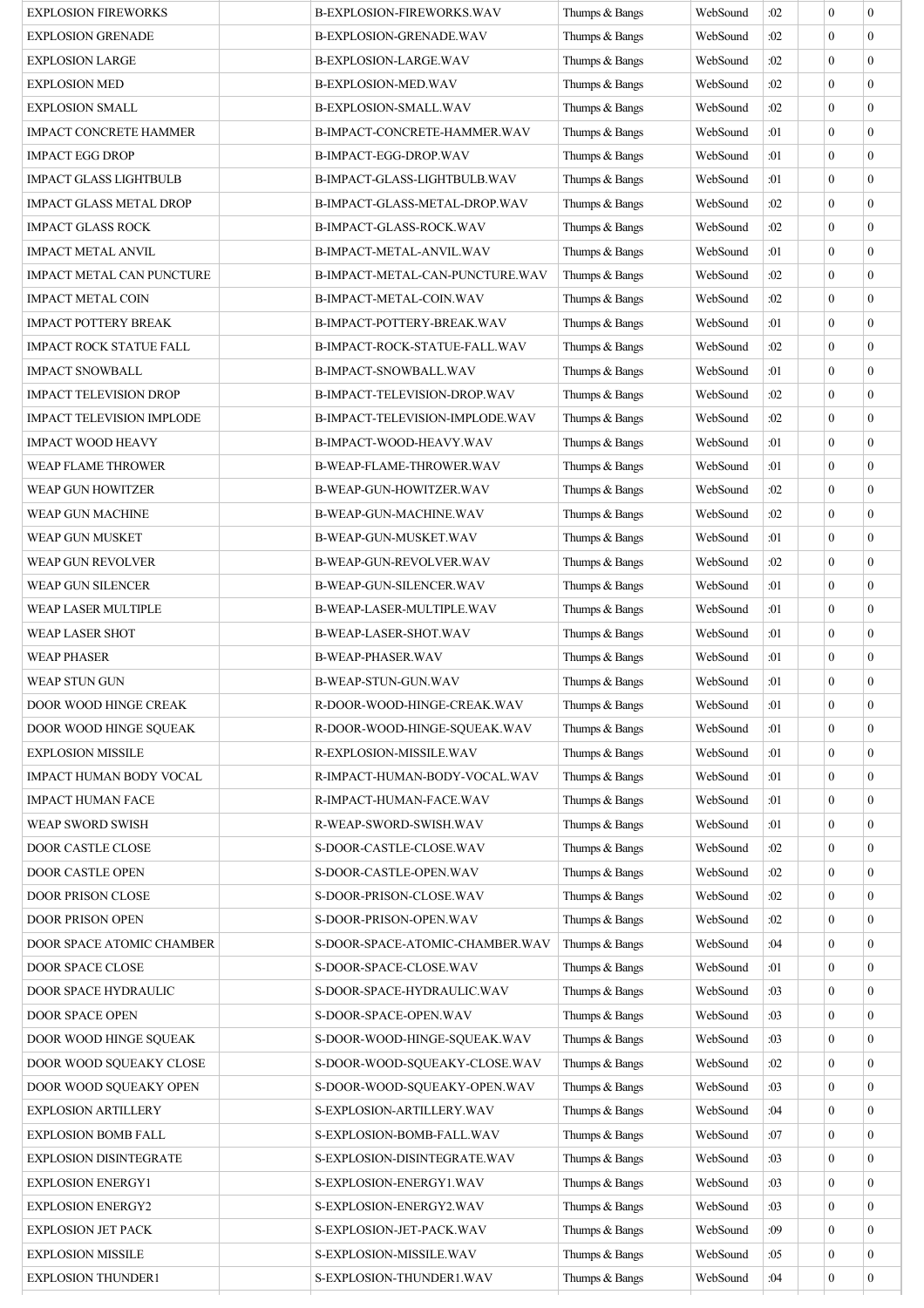| <b>EXPLOSION THUNDER2</b>   | S-EXPLOSION-THUNDER2.WAV        | Thumps & Bangs | WebSound | :03         | $\boldsymbol{0}$ | $\mathbf{0}$   |
|-----------------------------|---------------------------------|----------------|----------|-------------|------------------|----------------|
| <b>IMPACT AUTO HISS</b>     | S-IMPACT-AUTO-HISS.WAV          | Thumps & Bangs | WebSound | :04         | $\mathbf{0}$     | $\overline{0}$ |
| <b>IMPACT AUTO SKID</b>     | S-IMPACT-AUTO-SKID.WAV          | Thumps & Bangs | WebSound | :02         | $\mathbf{0}$     | $\overline{0}$ |
| <b>IMPACT COMPUTER</b>      | S-IMPACT-COMPUTER.WAV           | Thumps & Bangs | WebSound | :02         | $\mathbf{0}$     | $\Omega$       |
| <b>IMPACT METAL CLUNKY</b>  | S-IMPACT-METAL-CLUNKY.WAV       | Thumps & Bangs | WebSound | :02         | $\mathbf{0}$     | $\theta$       |
| <b>IMPACT PAPER CRUMPLE</b> | S-IMPACT-PAPER-CRUMPLE.WAV      | Thumps & Bangs | WebSound | :01         | $\mathbf{0}$     | $\overline{0}$ |
| <b>WEAP ARROW HIT</b>       | S-WEAP-ARROW-HIT.WAV            | Thumps & Bangs | WebSound | :01         | $\mathbf{0}$     | $\overline{0}$ |
| <b>WEAP GUILLOTINE CHOP</b> | S-WEAP-GUILLOTINE-CHOP.WAV      | Thumps & Bangs | WebSound | :02         | $\mathbf{0}$     | $\overline{0}$ |
| WEAP GUN ANTI AIRCRAFT      | S-WEAP-GUN-ANTI-AIRCRAFT.WAV    | Thumps & Bangs | WebSound | :01         | $\mathbf{0}$     | $\overline{0}$ |
| WEAP GUN GATLING            | S-WEAP-GUN-GATLING.WAV          | Thumps & Bangs | WebSound | :04         | $\mathbf{0}$     | $\overline{0}$ |
| WEAP TOMAHAWK THROW         | S-WEAP-TOMAHAWK-THROW.WAV       | Thumps & Bangs | WebSound | :02         | $\mathbf{0}$     | $\overline{0}$ |
| <b>HUMAN GROUP GASP</b>     | B-HUMAN-GROUP-GASP.WAV          | Vocals         | WebSound | :01         | $\theta$         | $\Omega$       |
| <b>HUMAN GROUP KIDS AWW</b> | B-HUMAN-GROUP-KIDS-AWW.WAV      | Vocals         | WebSound | :03         | $\mathbf{0}$     | $\overline{0}$ |
| <b>HUMAN GROUP KIDS EEW</b> | B-HUMAN-GROUP-KIDS-EEW.WAV      | Vocals         | WebSound | :02         | $\mathbf{0}$     | $\overline{0}$ |
| HUMAN GROUP KIDS NO         | B-HUMAN-GROUP-KIDS-NO.WAV       | Vocals         | WebSound | :02         | $\mathbf{0}$     | $\overline{0}$ |
| HUMAN GROUP KIDS OOO        | B-HUMAN-GROUP-KIDS-OOO.WAV      | Vocals         | WebSound | :02         | $\theta$         | $\Omega$       |
| <b>HUMAN GROUP KIDS WOW</b> | B-HUMAN-GROUP-KIDS-WOW.WAV      | Vocals         | WebSound | :02         | $\mathbf{0}$     | $\overline{0}$ |
| HUMAN GROUP KIDS YES        | B-HUMAN-GROUP-KIDS-YES.WAV      | Vocals         | WebSound | :01         | $\mathbf{0}$     | $\overline{0}$ |
| HUMAN GROUP NO              | <b>B-HUMAN-GROUP-NO.WAV</b>     | Vocals         | WebSound | :01         | $\mathbf{0}$     | $\overline{0}$ |
| <b>HUMAN GROUP OK</b>       | B-HUMAN-GROUP-OK.WAV            | Vocals         | WebSound | :02         | $\theta$         | $\Omega$       |
| HUMAN GROUP OOO             | B-HUMAN-GROUP-OOO.WAV           | Vocals         | WebSound | :02         | $\mathbf{0}$     | $\Omega$       |
| <b>HUMAN GROUP WOW</b>      | B-HUMAN-GROUP-WOW.WAV           | Vocals         | WebSound | :02         | $\mathbf{0}$     | $\overline{0}$ |
| <b>HUMAN GROUP YAY</b>      | B-HUMAN-GROUP-YAY.WAV           | Vocals         | WebSound | :02         | $\mathbf{0}$     | $\overline{0}$ |
| <b>HUMAN GROUP YES</b>      | B-HUMAN-GROUP-YES.WAV           | Vocals         | WebSound | :01         | $\mathbf{0}$     | $\Omega$       |
| HUMAN GROUP COUNT 01        | R-HUMAN-GROUP-COUNT-01.WAV      | Vocals         | WebSound | :01         | $\mathbf{0}$     | $\overline{0}$ |
| <b>HUMAN GROUP COUNT 02</b> | R-HUMAN-GROUP-COUNT-02.WAV      | Vocals         | WebSound | :01         | $\mathbf{0}$     | $\overline{0}$ |
| <b>HUMAN GROUP COUNT 03</b> | R-HUMAN-GROUP-COUNT-03.WAV      | Vocals         | WebSound | :01         | $\mathbf{0}$     | $\overline{0}$ |
| HUMAN GROUP COUNT 04        | R-HUMAN-GROUP-COUNT-04.WAV      | Vocals         | WebSound | :01         | $\theta$         | $\Omega$       |
| HUMAN GROUP COUNT 05        | R-HUMAN-GROUP-COUNT-05.WAV      | Vocals         | WebSound | :01         | $\boldsymbol{0}$ | $\overline{0}$ |
| <b>HUMAN GROUP COUNT 06</b> | R-HUMAN-GROUP-COUNT-06.WAV      | Vocals         | WebSound | $\vert$ :01 | $\boldsymbol{0}$ | $\overline{0}$ |
| <b>HUMAN GROUP COUNT 07</b> | R-HUMAN-GROUP-COUNT-07.WAV      | Vocals         | WebSound | :01         | $\Omega$         | $\Omega$       |
| HUMAN GROUP COUNT 08        | R-HUMAN-GROUP-COUNT-08.WAV      | Vocals         | WebSound | :01         | $\theta$         | $\Omega$       |
| HUMAN GROUP COUNT 09        | R-HUMAN-GROUP-COUNT-09.WAV      | Vocals         | WebSound | :01         | $\boldsymbol{0}$ | $\Omega$       |
| HUMAN GROUP COUNT 10        | R-HUMAN-GROUP-COUNT-10.WAV      | Vocals         | WebSound | :01         | $\boldsymbol{0}$ | $\overline{0}$ |
| ROBOT VO <sub>00</sub>      | R-ROBOT-VO-00.WAV               | Vocals         | WebSound | :01         | $\mathbf{0}$     | $\Omega$       |
| ROBOT VO <sub>01</sub>      | R-ROBOT-VO-01.WAV               | Vocals         | WebSound | :01         | $\overline{0}$   | $\Omega$       |
| ROBOT VO <sub>02</sub>      | R-ROBOT-VO-02.WAV               | Vocals         | WebSound | :01         | $\mathbf{0}$     | $\Omega$       |
| ROBOT VO <sub>03</sub>      | R-ROBOT-VO-03.WAV               | Vocals         | WebSound | :01         | $\boldsymbol{0}$ | $\overline{0}$ |
| ROBOT VO <sub>04</sub>      | R-ROBOT-VO-04.WAV               | Vocals         | WebSound | :01         | $\mathbf{0}$     | $\overline{0}$ |
| ROBOT VO 05                 | R-ROBOT-VO-05.WAV               | Vocals         | WebSound | :01         | $\overline{0}$   | $\Omega$       |
| ROBOT VO <sub>06</sub>      | R-ROBOT-VO-06.WAV               | Vocals         | WebSound | :01         | $\overline{0}$   | $\Omega$       |
| ROBOT VO <sub>07</sub>      | R-ROBOT-VO-07.WAV               | Vocals         | WebSound | :01         | $\mathbf{0}$     | $\overline{0}$ |
| ROBOT VO <sub>08</sub>      | R-ROBOT-VO-08.WAV               | Vocals         | WebSound | :01         | $\boldsymbol{0}$ | $\Omega$       |
| ROBOT VO <sub>09</sub>      | R-ROBOT-VO-09.WAV               | Vocals         | WebSound | :01         | $\theta$         | $\Omega$       |
| ROBOT VO <sub>10</sub>      | R-ROBOT-VO-10.WAV               | Vocals         | WebSound | :01         | $\mathbf{0}$     | $\Omega$       |
| <b>HUMAN GROUP SURPRISE</b> | S-HUMAN-GROUP-SURPRISE.WAV      | Vocals         | WebSound | :03         | $\mathbf{0}$     | $\overline{0}$ |
| HUMAN VO BRING IT ON        | S-HUMAN-VO-BRING-IT-ON.WAV      | Vocals         | WebSound | :01         | $\overline{0}$   | $\Omega$       |
| HUMAN VO HAHA               | S-HUMAN-VO-HAHA.WAV             | Vocals         | WebSound | :01         | $\mathbf{0}$     | $\Omega$       |
| <b>HUMAN VO HEY</b>         | S-HUMAN-VO-HEY.WAV              | Vocals         | WebSound |             | $\boldsymbol{0}$ | $\overline{0}$ |
| HUMAN VO THANK U VERY       |                                 |                |          | :01         |                  |                |
| <b>MCH</b>                  | S-HUMAN-VO-THANK-U-VERY-MCH.WAV | Vocals         | WebSound | :01         | $\overline{0}$   | $\overline{0}$ |
| <b>ROBOT VO ALERT</b>       | S-ROBOT-VO-ALERT.WAV            | Vocals         | WebSound | :01         | $\mathbf{0}$     | $\Omega$       |
| ROBOT VO COMP OVERLOAD      | S-ROBOT-VO-COMP-OVERLOAD.WAV    | Vocals         | WebSound | :02         | $\overline{0}$   | $\Omega$       |
| ROBOT VO COMP PROCESSING    | S-ROBOT-VO-COMP-PROCESSING.WAV  | Vocals         | WebSound | :02         | $\boldsymbol{0}$ | $\overline{0}$ |
| ROBOT VO COMPUTING          | S-ROBOT-VO-COMPUTING.WAV        | Vocals         | WebSound | :01         | $\boldsymbol{0}$ | $\overline{0}$ |